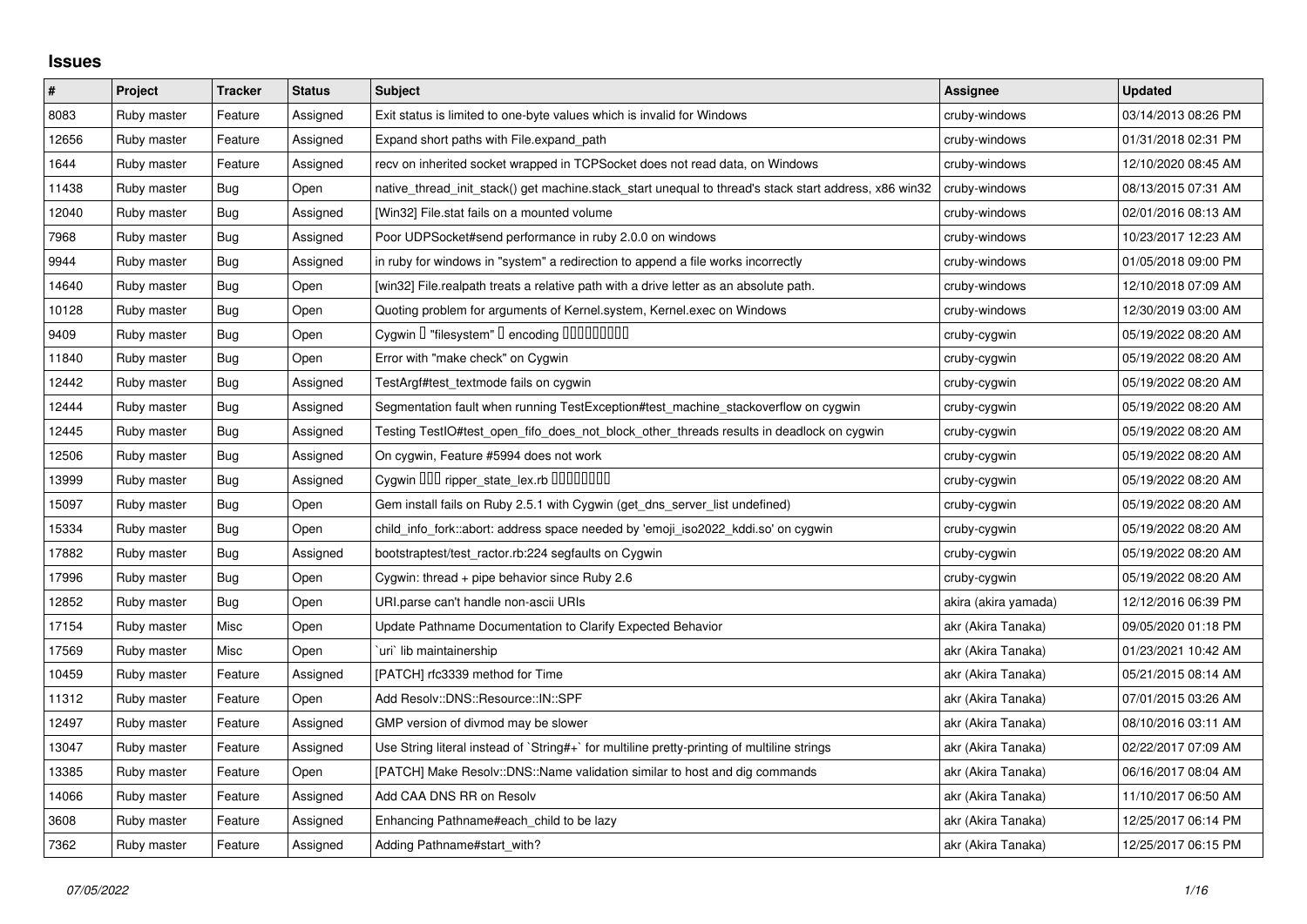| $\pmb{\#}$ | Project     | <b>Tracker</b> | <b>Status</b> | <b>Subject</b>                                                                                              | <b>Assignee</b>                     | <b>Updated</b>      |
|------------|-------------|----------------|---------------|-------------------------------------------------------------------------------------------------------------|-------------------------------------|---------------------|
| 7412       | Ruby master | Feature        | Assigned      | Pathname#relative_path_from does not support mixed directory separators on windows                          | akr (Akira Tanaka)                  | 01/05/2018 09:00 PM |
| 10129      | Ruby master | Feature        | Assigned      | More descriptive error message for failed net/http requests                                                 | akr (Akira Tanaka)                  | 01/05/2018 09:01 PM |
| 16985      | Ruby master | Feature        | Open          | Improve `pp` for `Hash` and `String`                                                                        | akr (Akira Tanaka)                  | 06/26/2020 09:51 AM |
| 10637      | Ruby master | Feature        | Assigned      | Puppet orchestration on vagrant fails with Error: Non-HTTP proxy URI                                        | akr (Akira Tanaka)                  | 09/23/2020 10:23 PM |
| 17173      | Ruby master | Feature        | Open          | open-uri I ciphers IIIIIII                                                                                  | akr (Akira Tanaka)                  | 09/25/2020 09:17 AM |
| 11322      | Ruby master | Feature        | Assigned      | OpenUri: RuntimeError: HTTP redirection loop                                                                | akr (Akira Tanaka)                  | 11/13/2020 03:52 AM |
| 14922      | Ruby master | Feature        | Assigned      | Resolv getaddresses ignores AAAA records for IPv6                                                           | akr (Akira Tanaka)                  | 11/13/2020 04:01 AM |
| 16937      | Ruby master | Feature        | Assigned      | Add DNS over HTTP to Resolv                                                                                 | akr (Akira Tanaka)                  | 12/10/2020 09:15 AM |
| 17297      | Ruby master | Feature        | Assigned      | Feature: Introduce Pathname.mktmpdir                                                                        | akr (Akira Tanaka)                  | 08/30/2021 06:51 AM |
| 17296      | Ruby master | Feature        | Assigned      | Feature: Pathname#chmod use FileUtils.chmod instead of File                                                 | akr (Akira Tanaka)                  | 08/30/2021 06:51 AM |
| 17294      | Ruby master | Feature        | Assigned      | Feature: Allow method chaining with Pathname#mkpath Pathname#rmtree                                         | akr (Akira Tanaka)                  | 08/30/2021 06:52 AM |
| 17295      | Ruby master | Feature        | Assigned      | Feature: Create a directory and file with Pathname#touch                                                    | akr (Akira Tanaka)                  | 09/28/2021 01:20 AM |
| 18450      | Ruby master | Feature        | Assigned      | Force break in prettyprint                                                                                  | akr (Akira Tanaka)                  | 12/29/2021 02:02 PM |
| 17473      | Ruby master | Feature        | Open          | Make Pathname to embedded class of Ruby                                                                     | akr (Akira Tanaka)                  | 01/07/2022 09:25 AM |
| 18654      | Ruby master | Feature        | Open          | Enhancements to prettyprint                                                                                 | akr (Akira Tanaka)                  | 05/12/2022 01:44 PM |
| 10580      | Ruby master | Bug            | Open          | TestProcess#test_deadlock_by_signal_at_forking fails on ARM                                                 | akr (Akira Tanaka)                  | 12/30/2019 03:00 AM |
| 13513      | Ruby master | Bug            | Assigned      | Resolv::DNS::Message.decode hangs after detecting truncation in UDP messages                                | akr (Akira Tanaka)                  | 03/08/2021 11:35 PM |
| 18651      | Ruby master | <b>Bug</b>     | Open          | oob access in CP51932 -> CP50220 transcoder                                                                 | akr (Akira Tanaka)                  | 03/23/2022 01:17 PM |
| 8445       | Ruby master | <b>Bug</b>     | Assigned      | IO.open and IO#set_enconding does not support :fallback option                                              | akr (Akira Tanaka)                  | 06/14/2022 06:02 AM |
| 14917      | Ruby master | Misc           | Assigned      | Add RDoc documents to tar ball                                                                              | aycabta (aycabta.)                  | 07/21/2018 09:29 AM |
| 13604      | Ruby master | Feature        | Assigned      | Exposing alternative interface of readline                                                                  | aycabta (aycabta.)                  | 01/20/2020 05:34 AM |
| 15371      | Ruby master | Feature        | Assigned      | <b>IRB with ARGV</b>                                                                                        | aycabta (aycabta.)                  | 02/14/2020 11:35 AM |
| 18459      | Ruby master | Feature        | Assigned      | IRB autocomplete dropdown colour options                                                                    | aycabta (aycabta.)                  | 01/05/2022 02:15 AM |
| 9507       | Ruby master | Bug            | Open          | Ruby 2.1.0 is broken on ARMv5: tried to create Proc object without a block                                  | charliesome (Charlie<br>Somerville) | 01/05/2018 09:00 PM |
| 18639      | Ruby master | Feature        | Open          | Update Unicode data to Unicode Version 15.0.0                                                               | duerst (Martin Dürst)               | 03/22/2022 07:38 PM |
| 6351       | Ruby master | <b>Bug</b>     | Assigned      | transcode table generator does not support multi characters of Unicode                                      | duerst (Martin Dürst)               | 12/25/2017 06:15 PM |
| 7742       | Ruby master | <b>Bug</b>     | Open          | System encoding (Windows-1258) is not recognized by Ruby to convert back to UTF-8                           | duerst (Martin Dürst)               | 12/25/2017 06:15 PM |
| 17400      | Ruby master | Bug            | Open          | Incorrect character downcase for Greek Sigma                                                                | duerst (Martin Dürst)               | 12/17/2020 06:56 AM |
| 16842      | Ruby master | Bug            | Assigned      | 'inspect' prints the UTF-8 character U+0085 (NEXT LINE) verbatim even though it is not printable            | duerst (Martin Dürst)               | 02/26/2021 05:43 AM |
| 18337      | Ruby master | Bug            | Assigned      | Ruby allows zero-width characters in identifiers                                                            | duerst (Martin Dürst)               | 11/24/2021 09:13 AM |
| 13671      | Ruby master | Bug            | Assigned      | Regexp with lookbehind and case-insensitivity raises RegexpError only on strings with certain<br>characters | duerst (Martin Dürst)               | 11/30/2021 04:42 AM |
| 18601      | Ruby master | Bug            | Open          | Invalid byte sequences in Big5 encodings                                                                    | duerst (Martin Dürst)               | 02/23/2022 07:59 AM |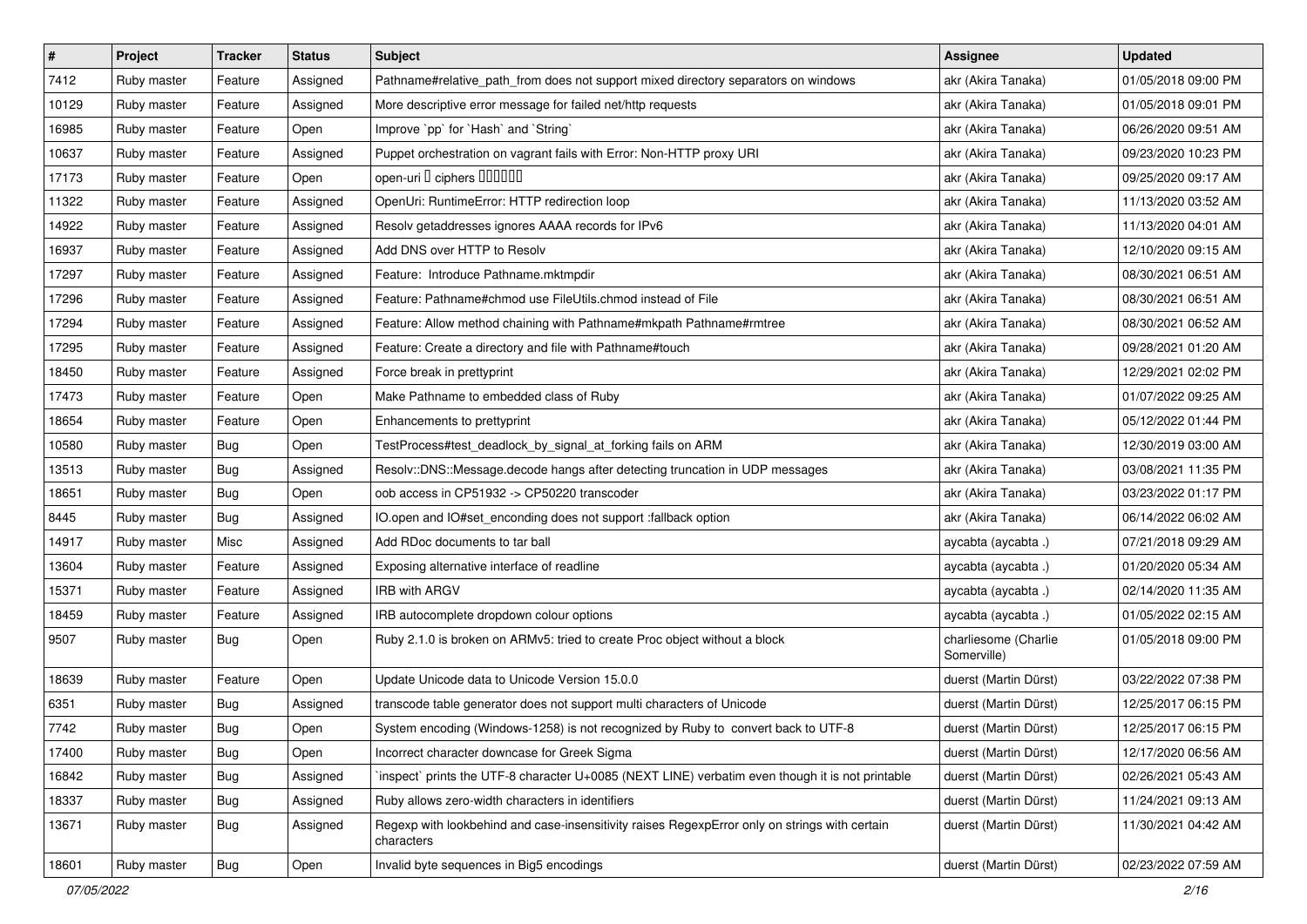| #     | Project     | <b>Tracker</b> | <b>Status</b> | <b>Subject</b>                                                                                                                                                      | Assignee                          | <b>Updated</b>      |
|-------|-------------|----------------|---------------|---------------------------------------------------------------------------------------------------------------------------------------------------------------------|-----------------------------------|---------------------|
| 13696 | Ruby master | Feature        | Open          | Add exchange and noreplace options to File.rename                                                                                                                   | Glass_saga (Masaki<br>Matsushita) | 12/01/2017 04:34 PM |
| 2631  | Ruby master | Feature        | Assigned      | Allow IO#reopen to take a block                                                                                                                                     | Glass_saga (Masaki<br>Matsushita) | 05/24/2018 01:22 PM |
| 7148  | Ruby master | Feature        | Assigned      | Improved Tempfile w/o DelegateClass                                                                                                                                 | Glass_saga (Masaki<br>Matsushita) | 03/27/2019 09:51 AM |
| 15628 | Ruby master | Feature        | Assigned      | init inetsock internal should fallback to IPv4 if IPv6 is unreachable                                                                                               | Glass_saga (Masaki<br>Matsushita) | 09/25/2020 05:42 AM |
| 16476 | Ruby master | Feature        | Open          | Socket.getaddrinfo cannot be interrupted by Timeout.timeout                                                                                                         | Glass_saga (Masaki<br>Matsushita) | 06/16/2022 01:08 AM |
| 17525 | Ruby master | Feature        | Open          | Implement Happy Eyeballs Version 2 (RFC8305) in Socket.tcp                                                                                                          | Glass_saga (Masaki<br>Matsushita) | 06/16/2022 01:08 AM |
| 15408 | Ruby master | Feature        | Open          | Deprecate object_id and _id2ref                                                                                                                                     | headius (Charles Nutter)          | 03/19/2019 04:02 PM |
| 15487 | Ruby master | Misc           | Assigned      | Clarify default gems maintanance policy                                                                                                                             | hsbt (Hiroshi SHIBATA)            | 12/30/2018 08:42 PM |
| 18068 | Ruby master | Misc           | Open          | Silence LoadError only if it is for rubygems itself                                                                                                                 | hsbt (Hiroshi SHIBATA)            | 08/08/2021 02:21 PM |
| 13508 | Ruby master | Feature        | Assigned      | How remove/refactor code related mathn library.                                                                                                                     | hsbt (Hiroshi SHIBATA)            | 12/25/2017 06:15 PM |
| 5617  | Ruby master | Feature        | Assigned      | Allow install RubyGems into dediceted directory                                                                                                                     | hsbt (Hiroshi SHIBATA)            | 05/16/2018 09:15 AM |
| 12639 | Ruby master | Feature        | Assigned      | Speed up require in RubyGems by 5x                                                                                                                                  | hsbt (Hiroshi SHIBATA)            | 07/26/2018 02:12 AM |
| 13534 | Ruby master | Feature        | Assigned      | Checking installation results of default gems                                                                                                                       | hsbt (Hiroshi SHIBATA)            | 07/26/2018 02:16 AM |
| 6590  | Ruby master | Feature        | Assigned      | Dealing with bigdecimal, etc gems in JRuby                                                                                                                          | hsbt (Hiroshi SHIBATA)            | 05/15/2019 08:33 PM |
| 16012 | Ruby master | Feature        | Assigned      | Add a (small) test-install suite?                                                                                                                                   | hsbt (Hiroshi SHIBATA)            | 07/30/2019 08:13 AM |
| 16963 | Ruby master | Feature        | Assigned      | Remove English.rb from Ruby 2.8/3.0                                                                                                                                 | hsbt (Hiroshi SHIBATA)            | 06/19/2020 09:48 AM |
| 14737 | Ruby master | Feature        | Assigned      | Split default gems into separate directory structure                                                                                                                | hsbt (Hiroshi SHIBATA)            | 09/02/2020 06:00 PM |
| 18571 | Ruby master | Feature        | Assigned      | Removed the bundled sources from release package after Ruby 3.2                                                                                                     | hsbt (Hiroshi SHIBATA)            | 03/28/2022 06:23 AM |
| 14679 | Ruby master | Bug            | Assigned      | StdLib gems should properly specify their dependencies                                                                                                              | hsbt (Hiroshi SHIBATA)            | 04/11/2018 01:14 PM |
| 9366  | Ruby master | Bug            | Assigned      | "make-j32 check TESTS=-j32" occasionally fails on rubygems/specification                                                                                            | hsbt (Hiroshi SHIBATA)            | 07/26/2018 02:13 AM |
| 15550 | Ruby master | <b>Bug</b>     | Assigned      | Windows - gem bin files - can't run from bash shell                                                                                                                 | hsbt (Hiroshi SHIBATA)            | 03/20/2019 01:05 AM |
| 10919 | Ruby master | Bug            | Assigned      | [gem install] installs multipe platforms                                                                                                                            | hsbt (Hiroshi SHIBATA)            | 07/30/2019 07:44 AM |
| 16951 | Ruby master | Bug            | Assigned      | Consistently referer dependencies                                                                                                                                   | hsbt (Hiroshi SHIBATA)            | 06/17/2021 06:15 AM |
| 18355 | Ruby master | Bug            | Assigned      | require("pathname") within rack application chnages behaviors of Pathname methods, such as<br>absolute?(), when there are two versions of 'pathname' gem installed. | hsbt (Hiroshi SHIBATA)            | 11/30/2021 08:01 AM |
| 18381 | Ruby master | Bug            | Assigned      | Default vs Bundled gems                                                                                                                                             | hsbt (Hiroshi SHIBATA)            | 12/15/2021 11:09 AM |
| 18169 | Ruby master | Bug            | Assigned      | Local copies of gemified libraries are being released out of sync with their gems                                                                                   | hsbt (Hiroshi SHIBATA)            | 02/25/2022 05:40 PM |
| 18614 | Ruby master | <b>Bug</b>     | Open          | Error (busy loop) in<br>TestGemCommandsSetupCommand#test_destdir_flag_does_not_try_to_write_to_the_default_gem_<br>home                                             | hsbt (Hiroshi SHIBATA)            | 03/17/2022 01:03 AM |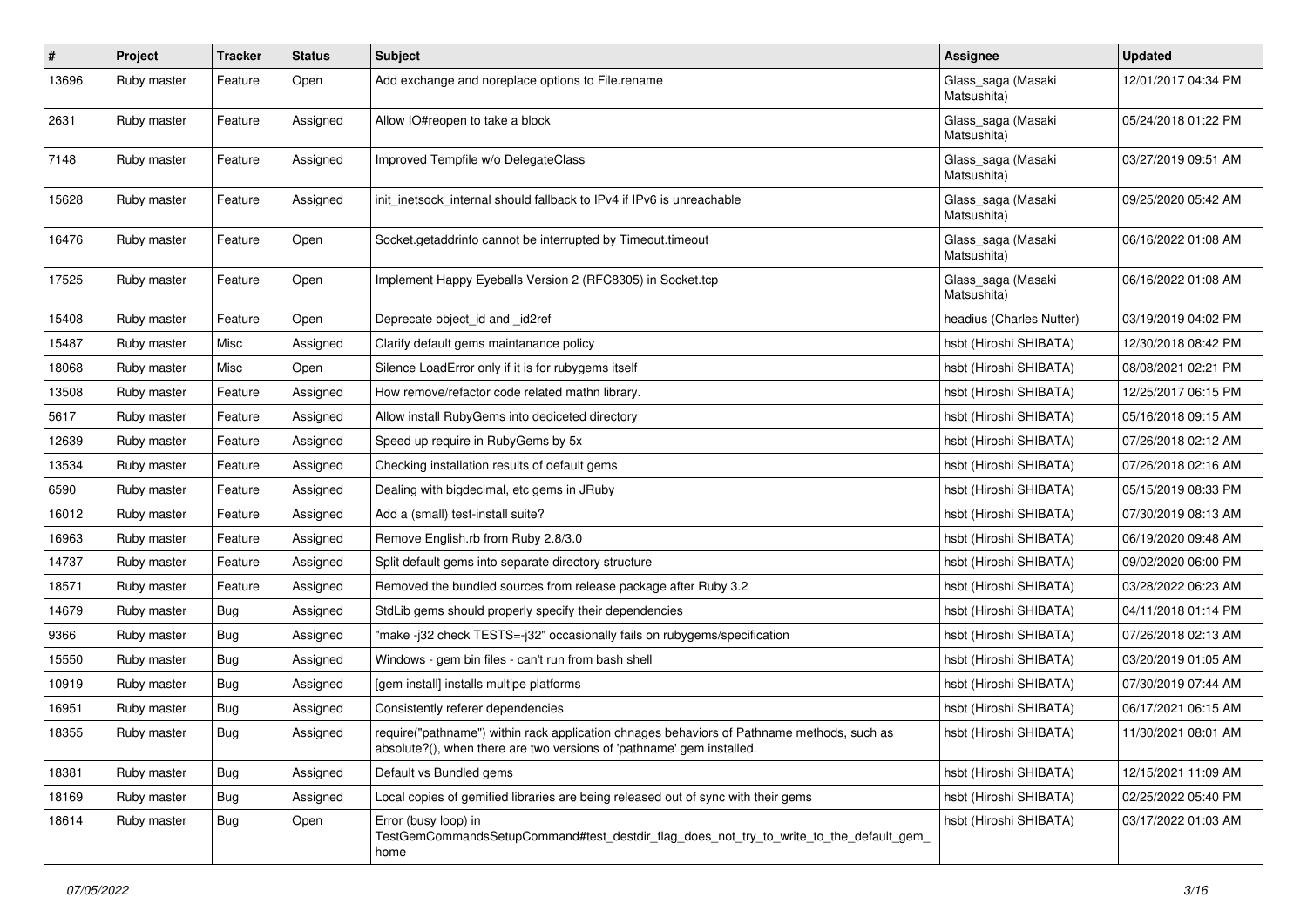| #     | Project     | Tracker    | <b>Status</b> | <b>Subject</b>                                                                     | Assignee                    | <b>Updated</b>      |
|-------|-------------|------------|---------------|------------------------------------------------------------------------------------|-----------------------------|---------------------|
| 18666 | Ruby master | <b>Bug</b> | Open          | No rule to make target 'yaml/yaml.h', needed by 'api.o'                            | hsbt (Hiroshi SHIBATA)      | 03/29/2022 11:17 AM |
| 18567 | Ruby master | Bug        | Open          | Depending on default gems in stdlib gems when not needed considered harmful        | hsbt (Hiroshi SHIBATA)      | 04/21/2022 04:45 PM |
| 18790 | Ruby master | <b>Bug</b> | Assigned      | cannot load such file -- digest (LoadError)                                        | hsbt (Hiroshi SHIBATA)      | 06/06/2022 12:41 AM |
| 13383 | Ruby master | Feature    | Open          | [PATCH] Module#source_location                                                     | ioquatix (Samuel Williams)  | 01/09/2020 05:16 AM |
| 18227 | Ruby master | Feature    | Open          | Static class initialization.                                                       | ioquatix (Samuel Williams)  | 09/29/2021 09:21 PM |
| 595   | Ruby master | <b>Bug</b> | Assigned      | Fiber ignores ensure clause                                                        | ioquatix (Samuel Williams)  | 12/29/2019 10:37 AM |
| 17664 | Ruby master | <b>Bug</b> | Assigned      | Behavior of sockets changed in Ruby 3.0 to non-blocking                            | ioquatix (Samuel Williams)  | 07/12/2021 10:28 AM |
| 18036 | Ruby master | <b>Bug</b> | Open          | Pthread fibers become invalid on fork - different from normal fibers.              | ioquatix (Samuel Williams)  | 08/19/2021 07:05 AM |
| 18810 | Ruby master | <b>Bug</b> | Open          | Make `Kernel#p` interruptable.                                                     | ioquatix (Samuel Williams)  | 05/30/2022 12:44 AM |
| 18818 | Ruby master | <b>Bug</b> | Open          | SEGV (Fiber scheduler?)                                                            | ioquatix (Samuel Williams)  | 06/06/2022 06:31 PM |
| 17720 | Ruby master | Misc       | Assigned      | Cirrus CI to check non-x86_64 architecture cases by own machines                   | jaruga (Jun Aruga)          | 09/26/2021 10:24 AM |
| 18002 | Ruby master | <b>Bug</b> | Open          | s390x: Tests failing without LC_ALL env                                            | jaruga (Jun Aruga)          | 07/12/2021 04:30 PM |
| 16492 | Ruby master | <b>Bug</b> | Open          | TestBugReporter#test_bug_reporter_add test failures                                | jaruga (Jun Aruga)          | 08/24/2021 01:12 PM |
| 16188 | Ruby master | Misc       | Open          | What are the performance implications of the new keyword arguments in 2.7 and 3.0? | jeremyevans0 (Jeremy Evans) | 11/27/2019 04:45 PM |
| 16694 | Ruby master | <b>Bug</b> | Assigned      | JIT vs hardened GCC with PCH                                                       | k0kubun (Takashi Kokubun)   | 02/02/2021 07:38 AM |
| 18058 | Ruby master | <b>Bug</b> | Open          | 3.1.0-dev with MJIT enabled Zlib::BufError during `gem install`                    | k0kubun (Takashi Kokubun)   | 08/02/2021 08:31 PM |
| 18142 | Ruby master | <b>Bug</b> | Assigned      | Segmentation fault with Ruby 3.0.2                                                 | k0kubun (Takashi Kokubun)   | 09/02/2021 07:43 AM |
| 18277 | Ruby master | <b>Bug</b> | Open          | buffer error (Zlib::BufError) in Zlib::Deflate#deflate when using MJIT             | k0kubun (Takashi Kokubun)   | 01/05/2022 03:04 PM |
| 17995 | Ruby master | <b>Bug</b> | Open          | Slow down when mjit and Ractor are being used at same time                         | k0kubun (Takashi Kokubun)   | 06/11/2022 04:02 AM |
| 18808 | Ruby master | Bug        | Assigned      | Cannot compile ruby 3.1.2 on powerpc64le-linux without disabling the jit features  | k0kubun (Takashi Kokubun)   | 06/20/2022 10:40 AM |
| 16185 | Ruby master | <b>Bug</b> | Open          | basictest failure on AIX 6.1 for 64bit build                                       | kanemoto (Yutaka Kanemoto)  | 10/15/2019 12:05 AM |
| 18761 | Ruby master | Misc       | Open          | provide an example wasm project                                                    | katei (Yuta Saito)          | 05/23/2022 11:01 AM |
| 11710 | Ruby master | Feature    | Open          | [PATCH] Replace Set#merge with Set#merge! and make Set#merge non-mutating.         | knu (Akinori MUSHA)         | 11/18/2015 07:28 PM |
| 13610 | Ruby master | Feature    | Assigned      | IPAddr doesn't provide helpful methods to get the subnet or IP address             | knu (Akinori MUSHA)         | 10/20/2017 01:13 AM |
| 3953  | Ruby master | Feature    | Assigned      | TCPSocket / UDPSocket do not accept IPAddr objects.                                | knu (Akinori MUSHA)         | 12/25/2017 06:14 PM |
| 8047  | Ruby master | Feature    | Assigned      | IPAddr makes host address with netmask                                             | knu (Akinori MUSHA)         | 01/05/2018 09:00 PM |
| 11527 | Ruby master | Feature    | Assigned      | IPAddr#mask_addr isn't a method                                                    | knu (Akinori MUSHA)         | 11/07/2018 04:12 PM |
| 15240 | Ruby master | Feature    | Open          | Set operations check for is_a?(Set), rather than allowing duck typing              | knu (Akinori MUSHA)         | 08/27/2019 08:12 PM |
| 15281 | Ruby master | Feature    | Assigned      | Speed up Set#intersect with size check.                                            | knu (Akinori MUSHA)         | 08/11/2020 02:43 AM |
| 17210 | Ruby master | Feature    | Open          | More readable and useful `Set#inspect`                                             | knu (Akinori MUSHA)         | 05/19/2021 10:12 PM |
| 16989 | Ruby master | Feature    | Open          | Sets: need $\Psi$ <sup><math>\Box</math></sup>                                     | knu (Akinori MUSHA)         | 02/18/2022 02:57 AM |
| 11531 | Ruby master | Bug        | Assigned      | IPAddr#== implements wrong logic                                                   | knu (Akinori MUSHA)         | 12/29/2019 12:50 PM |
| 15802 | Ruby master | Misc       | Open          | Reduce the minimum string buffer size from 127 to 63 bytes                         | ko1 (Koichi Sasada)         | 07/30/2019 04:04 AM |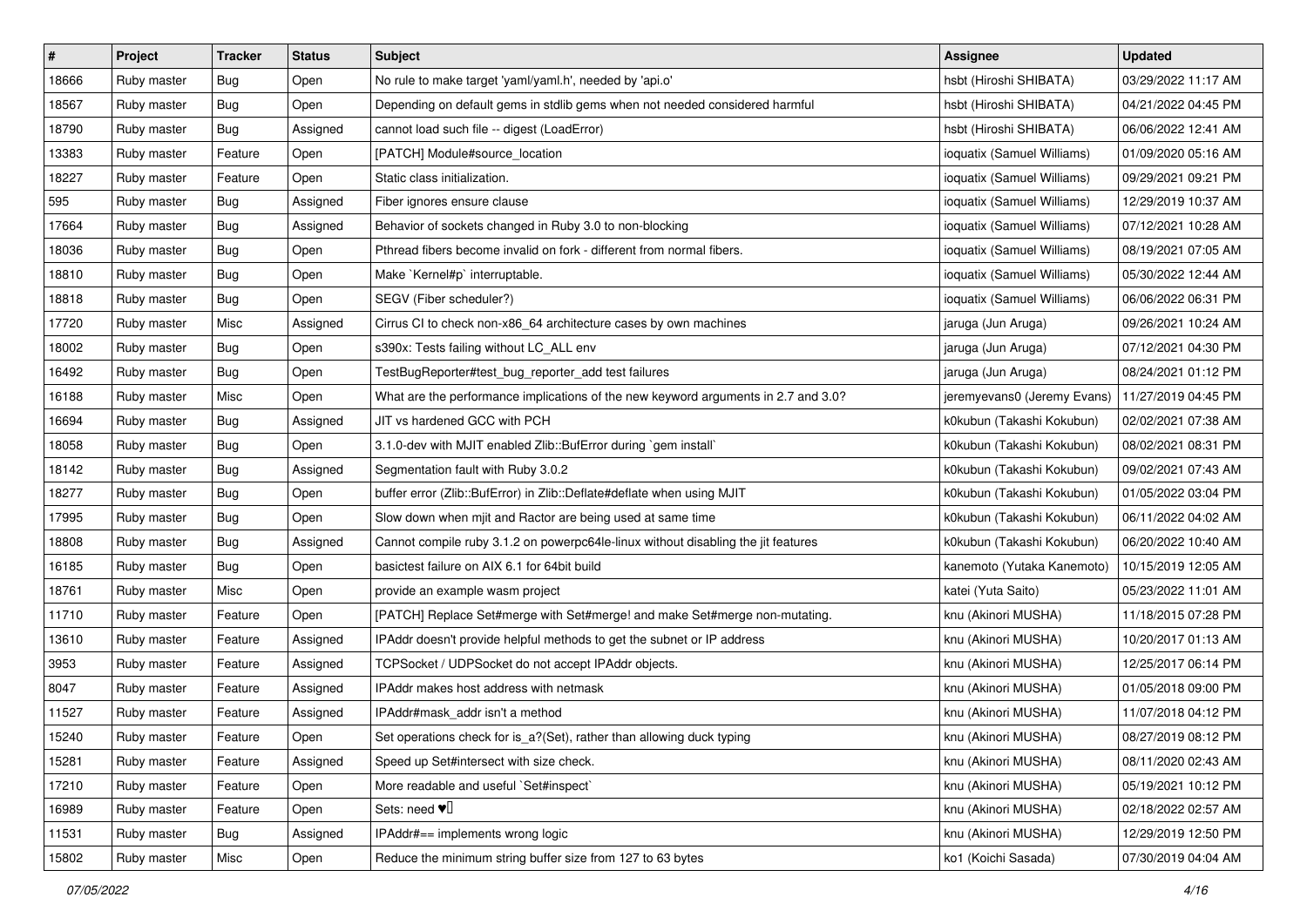| $\pmb{\#}$ | Project     | <b>Tracker</b> | <b>Status</b> | <b>Subject</b>                                                                  | <b>Assignee</b>     | <b>Updated</b>      |
|------------|-------------|----------------|---------------|---------------------------------------------------------------------------------|---------------------|---------------------|
| 16124      | Ruby master | Misc           | Assigned      | Let the transient heap belong to objspace                                       | ko1 (Koichi Sasada) | 11/18/2019 08:48 AM |
| 17502      | Ruby master | Misc           | Open          | C vs Ruby                                                                       | ko1 (Koichi Sasada) | 12/02/2021 07:53 PM |
| 9755       | Ruby master | Feature        | Assigned      | Thread::Backtrace::Location#defined class                                       | ko1 (Koichi Sasada) | 04/18/2014 09:22 AM |
| 10932      | Ruby master | Feature        | Open          | Enabling allocation tracing as early as possible                                | ko1 (Koichi Sasada) | 06/13/2015 07:54 AM |
| 8960       | Ruby master | Feature        | Assigned      | Add Exception#backtrace_locations                                               | ko1 (Koichi Sasada) | 11/25/2016 02:15 PM |
| 13388      | Ruby master | Feature        | Assigned      | gc.c: Add GC.get_parameters and .set_parameters                                 | ko1 (Koichi Sasada) | 03/30/2017 10:52 AM |
| 13252      | Ruby master | Feature        | Assigned      | C API for creating strings without copying                                      | ko1 (Koichi Sasada) | 04/17/2017 07:22 AM |
| 13512      | Ruby master | Feature        | Open          | <b>System Threads</b>                                                           | ko1 (Koichi Sasada) | 07/14/2017 07:08 AM |
| 3731       | Ruby master | Feature        | Assigned      | Easier Embedding API for Ruby                                                   | ko1 (Koichi Sasada) | 12/25/2017 06:14 PM |
| 6694       | Ruby master | Feature        | Assigned      | Thread.new without block.                                                       | ko1 (Koichi Sasada) | 12/25/2017 06:15 PM |
| 6695       | Ruby master | Feature        | Assigned      | Configuration for Thread/Fiber creation                                         | ko1 (Koichi Sasada) | 12/25/2017 06:15 PM |
| 8576       | Ruby master | Feature        | Assigned      | Add optimized method type for constant value methods                            | ko1 (Koichi Sasada) | 12/25/2017 06:15 PM |
| 2294       | Ruby master | Feature        | Assigned      | [PATCH] ruby_bind_stack() to embed Ruby in coroutine                            | ko1 (Koichi Sasada) | 01/05/2018 09:00 PM |
| 10423      | Ruby master | Feature        | Open          | [PATCH] opt_str_lit*: avoid literal string allocations                          | ko1 (Koichi Sasada) | 01/05/2018 09:01 PM |
| 14859      | Ruby master | Feature        | Open          | [PATCH] implement Timeout in VM                                                 | ko1 (Koichi Sasada) | 07/22/2018 07:42 AM |
| 14813      | Ruby master | Feature        | Open          | [PATCH] gc.c: make gc_enter+gc_exit pairs dtrace probes, too                    | ko1 (Koichi Sasada) | 12/17/2018 07:42 AM |
| 13821      | Ruby master | Feature        | Assigned      | Allow fibers to be resumed across threads                                       | ko1 (Koichi Sasada) | 02/15/2019 10:09 AM |
| 15854      | Ruby master | Feature        | Open          | Tracing instance variable assignment                                            | ko1 (Koichi Sasada) | 07/29/2019 07:13 AM |
| 15878      | Ruby master | Feature        | Assigned      | Make exit faster by not running GC                                              | ko1 (Koichi Sasada) | 07/29/2019 07:48 AM |
| 16027      | Ruby master | Feature        | Assigned      | Update Ruby's dtrace / USDT API to match what is exposed via the TracePoint API | ko1 (Koichi Sasada) | 08/03/2019 02:41 AM |
| 15939      | Ruby master | Feature        | Assigned      | Dump symbols reference to their fstr in ObjectSpace.dump()                      | ko1 (Koichi Sasada) | 08/08/2019 09:38 PM |
| 15778      | Ruby master | Feature        | Open          | Expose an API to pry-open the stack frames in Ruby                              | ko1 (Koichi Sasada) | 08/29/2019 06:24 AM |
| 14492      | Ruby master | Feature        | Open          | iseq loading + caching should be in core                                        | ko1 (Koichi Sasada) | 12/10/2020 08:53 AM |
| 10238      | Ruby master | Feature        | Open          | todo: remove dependency on malloc_usable_size                                   | ko1 (Koichi Sasada) | 12/10/2020 09:20 AM |
| 17404      | Ruby master | Feature        | Open          | Ractor `move:` API to allow shareability check                                  | ko1 (Koichi Sasada) | 12/18/2020 09:17 PM |
| 17414      | Ruby master | Feature        | Open          | Ractor should allow access to shareable attributes for Modules/Classes          | ko1 (Koichi Sasada) | 12/21/2020 03:56 PM |
| 17393      | Ruby master | Feature        | Open          | `Ractor::Moved#inspect`                                                         | ko1 (Koichi Sasada) | 12/21/2020 05:47 PM |
| 17593      | Ruby master | Feature        | Assigned      | load_iseq_eval should override the ISeq path                                    | ko1 (Koichi Sasada) | 02/16/2021 08:27 AM |
| 17884      | Ruby master | Feature        | Open          | locindex for profiling tools                                                    | ko1 (Koichi Sasada) | 05/24/2021 04:17 PM |
| 18275      | Ruby master | Feature        | Open          | Add an option to define_method to not capture the surrounding environment       | ko1 (Koichi Sasada) | 12/03/2021 02:34 PM |
| 8263       | Ruby master | Feature        | Assigned      | Support discovering yield state of individual Fibers                            | ko1 (Koichi Sasada) | 12/23/2021 11:40 PM |
| 12020      | Ruby master | Feature        | Assigned      | Documenting Ruby memory model                                                   | ko1 (Koichi Sasada) | 12/23/2021 11:40 PM |
| 14394      | Ruby master | Feature        | Open          | Class.descendants                                                               | ko1 (Koichi Sasada) | 01/20/2022 10:46 PM |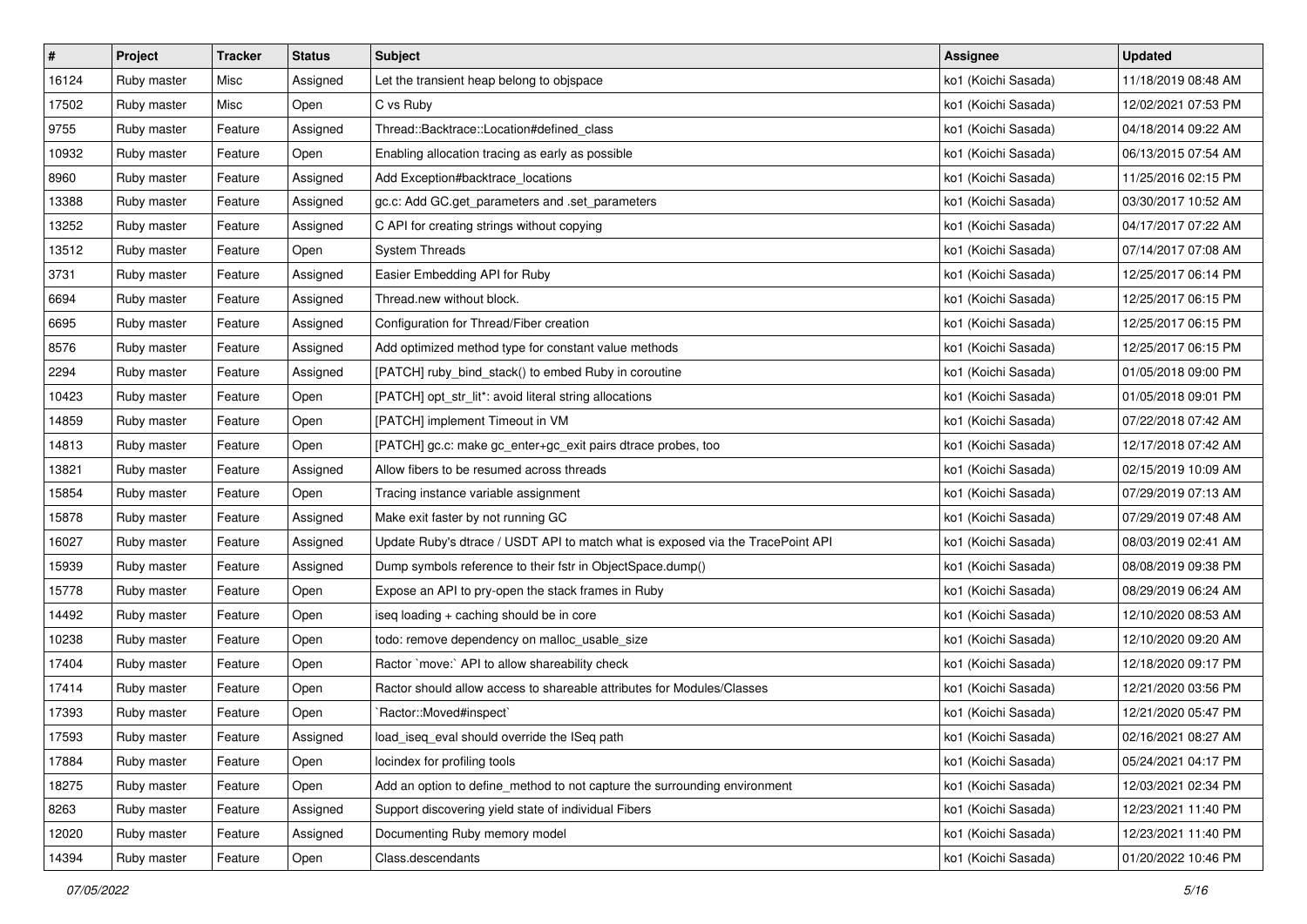| $\vert$ # | Project     | <b>Tracker</b> | <b>Status</b> | <b>Subject</b>                                                                                                                    | Assignee            | <b>Updated</b>      |
|-----------|-------------|----------------|---------------|-----------------------------------------------------------------------------------------------------------------------------------|---------------------|---------------------|
| 17363     | Ruby master | Feature        | Assigned      | Timeouts                                                                                                                          | ko1 (Koichi Sasada) | 05/14/2022 09:06 AM |
| 10009     | Ruby master | Bug            | Open          | IO operation is 10x slower in multi-thread environment                                                                            | ko1 (Koichi Sasada) | 05/21/2015 07:19 AM |
| 4040      | Ruby master | Bug            | Assigned      | SystemStackError with Hash[*a] for Large _a_                                                                                      | ko1 (Koichi Sasada) | 12/25/2017 06:14 PM |
| 7976      | Ruby master | Bug            | Assigned      | TracePoint call is at call point, not call site                                                                                   | ko1 (Koichi Sasada) | 01/05/2018 09:00 PM |
| 14727     | Ruby master | <b>Bug</b>     | Assigned      | TestQueue#test_queue_with_trap always timeout on Windows10                                                                        | ko1 (Koichi Sasada) | 05/01/2018 02:59 AM |
| 15263     | Ruby master | Bug            | Open          | [PATCH] vm_trace.c (postponed_job_register): only hit main thread                                                                 | ko1 (Koichi Sasada) | 10/27/2018 11:35 PM |
| 15315     | Ruby master | Bug            | Open          | ec switch can still lose interrupts                                                                                               | ko1 (Koichi Sasada) | 11/20/2018 09:32 AM |
| 11174     | Ruby master | Bug            | Open          | threads memory leak                                                                                                               | ko1 (Koichi Sasada) | 06/17/2019 03:17 PM |
| 8444      | Ruby master | Bug            | Open          | Regexp vars \$~ and friends are not thread local                                                                                  | ko1 (Koichi Sasada) | 07/30/2019 07:38 AM |
| 16819     | Ruby master | Bug            | Assigned      | Line reporting off by one when reporting line of a hash?                                                                          | ko1 (Koichi Sasada) | 06/16/2020 05:57 PM |
| 11808     | Ruby master | Bug            | Open          | Different behavior between Enumerable#grep and Array#grep                                                                         | ko1 (Koichi Sasada) | 10/26/2020 04:36 AM |
| 17359     | Ruby master | Bug            | Open          | Ractor copy mode is not Ractor-safe                                                                                               | ko1 (Koichi Sasada) | 12/02/2020 05:42 PM |
| 15499     | Ruby master | Bug            | Assigned      | Breaking behavior on ruby 2.6: rb_thread_call_without_gvl doesn't invoke unblock_function when<br>used on the main thread         | ko1 (Koichi Sasada) | 01/05/2021 02:24 AM |
| 17513     | Ruby master | Bug            | Open          | Methods of shareable objects and UnboundMethods should be shareable                                                               | ko1 (Koichi Sasada) | 01/06/2021 08:53 PM |
| 17420     | Ruby master | Bug            | Open          | Unsafe mutation of \$" when doing non-RubyGems require in Ractor                                                                  | ko1 (Koichi Sasada) | 01/07/2021 01:23 PM |
| 17531     | Ruby master | Bug            | Open          | did_you_mean' not Ractor friendly                                                                                                 | ko1 (Koichi Sasada) | 01/29/2021 08:48 AM |
| 17543     | Ruby master | <b>Bug</b>     | Open          | Ractor isolation broken by `self` in shareable proc                                                                               | ko1 (Koichi Sasada) | 01/29/2021 03:06 PM |
| 17667     | Ruby master | Bug            | Open          | Module#name needs synchronization                                                                                                 | ko1 (Koichi Sasada) | 03/02/2021 07:31 AM |
| 17678     | Ruby master | Bug            | Assigned      | Ractors do not restart after fork                                                                                                 | ko1 (Koichi Sasada) | 03/09/2021 12:42 AM |
| 17677     | Ruby master | Bug            | Assigned      | Ractor crashes fork when blocking                                                                                                 | ko1 (Koichi Sasada) | 03/09/2021 12:42 AM |
| 17676     | Ruby master | Bug            | Assigned      | Accessing ENV from Ractor raises IsolationError                                                                                   | ko1 (Koichi Sasada) | 03/09/2021 02:37 AM |
| 17617     | Ruby master | Bug            | Open          | When a Ractor's incoming port is closed, Ractor.receive_if does not raise Ractor::ClosedError, but<br>instead blocks indefinitely | ko1 (Koichi Sasada) | 09/14/2021 01:40 AM |
| 17624     | Ruby master | Bug            | Open          | Ractor.receive is not thread-safe                                                                                                 | ko1 (Koichi Sasada) | 09/14/2021 01:40 AM |
| 18119     | Ruby master | <b>Bug</b>     | Open          | Ractor crashes when instantiating classes                                                                                         | ko1 (Koichi Sasada) | 09/14/2021 01:42 AM |
| 18258     | Ruby master | Bug            | Open          | Ractor.shareable? can be slow and mutates internal object flags.                                                                  | ko1 (Koichi Sasada) | 10/21/2021 08:58 AM |
| 16776     | Ruby master | Bug            | Assigned      | Regression in coverage library                                                                                                    | ko1 (Koichi Sasada) | 11/24/2021 07:26 AM |
| 17516     | Ruby master | Bug            | Assigned      | forking in a ractor causes Ruby to crash                                                                                          | ko1 (Koichi Sasada) | 11/30/2021 05:26 AM |
| 14090     | Ruby master | Bug            | Assigned      | TestGc#test_interrupt_in_finalizer` fails very rarely                                                                             | ko1 (Koichi Sasada) | 12/02/2021 07:24 PM |
| 17998     | Ruby master | <b>Bug</b>     | Assigned      | ractor: process hanging (with ractors initialized, but not being used)                                                            | ko1 (Koichi Sasada) | 12/02/2021 08:17 PM |
| 18024     | Ruby master | <b>Bug</b>     | Assigned      | Ractor crashes when connections are closed in multiple Ractors                                                                    | ko1 (Koichi Sasada) | 12/14/2021 04:41 PM |
| 17826     | Ruby master | Bug            | Assigned      | Ractor#take hangs if used in multiple Threads                                                                                     | ko1 (Koichi Sasada) | 12/15/2021 01:30 PM |
| 18572     | Ruby master | <b>Bug</b>     | Assigned      | Performance regression when invoking refined methods                                                                              | ko1 (Koichi Sasada) | 02/10/2022 12:48 AM |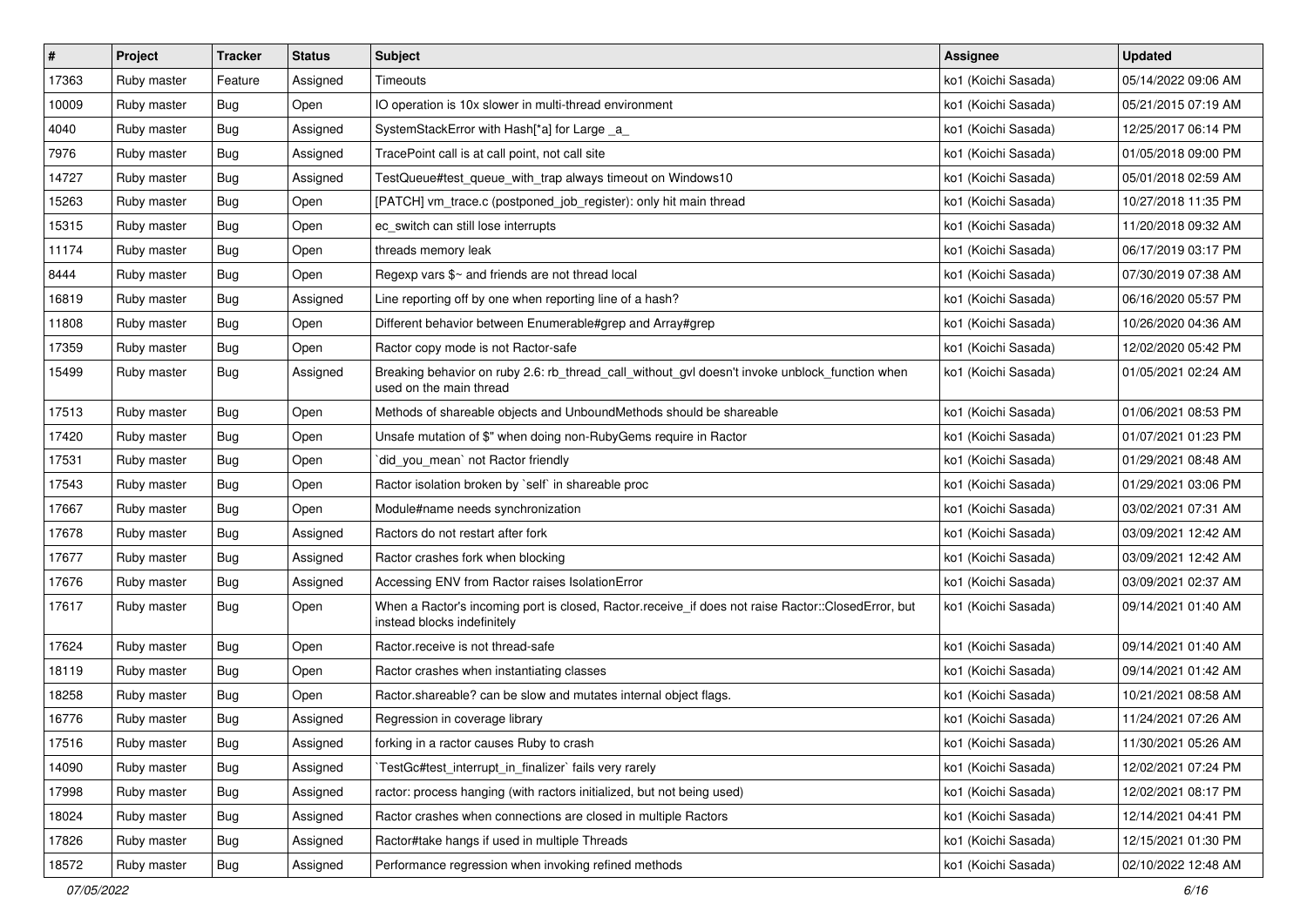| #     | Project     | <b>Tracker</b> | <b>Status</b> | <b>Subject</b>                                                                                  | Assignee                            | <b>Updated</b>      |
|-------|-------------|----------------|---------------|-------------------------------------------------------------------------------------------------|-------------------------------------|---------------------|
| 17196 | Ruby master | Bug            | Assigned      | Segmentation Fault with Socket#close in Ractors                                                 | ko1 (Koichi Sasada)                 | 03/20/2022 01:52 PM |
| 18553 | Ruby master | Bug            | Open          | Memory leak on compiling method call with kwargs                                                | ko1 (Koichi Sasada)                 | 03/23/2022 09:34 PM |
| 18464 | Ruby master | Bug            | Assigned      | RUBY_INTERNAL_EVENT_NEWOBJ tracepoint causes an interpreter crash when combined with<br>Ractors | ko1 (Koichi Sasada)                 | 06/08/2022 08:25 AM |
| 14607 | Ruby master | Bug            | Assigned      | Fix use of the rb_profile_frames start parameter                                                | ko1 (Koichi Sasada)                 | 06/09/2022 06:12 AM |
| 18886 | Ruby master | Bug            | Open          | Struct aref and aset don't trigger any tracepoints.                                             | ko1 (Koichi Sasada)                 | 06/29/2022 06:05 AM |
| 17679 | Ruby master | Bug            | Assigned      | Ractor incoming channel can consume unlimited resources                                         | ko1 (Koichi Sasada)                 | 06/30/2022 10:49 AM |
| 4464  | Ruby master | Feature        | Assigned      | [PATCH] add Fcntl::Flock object for easier use of POSIX file locks                              | kosaki (Motohiro KOSAKI)            | 12/25/2017 06:14 PM |
| 7086  | Ruby master | Feature        | Assigned      | ConditionVariable#wait has meaningless return value                                             | kosaki (Motohiro KOSAKI)            | 12/25/2017 06:15 PM |
| 13697 | Ruby master | Feature        | Open          | [PATCH]: futex based thread primitives                                                          | kosaki (Motohiro KOSAKI)            | 01/28/2018 11:41 PM |
| 11269 | Ruby master | Bug            | Assigned      | ruby_init_setproctitle() should be called before require_libraries()                            | kosaki (Motohiro KOSAKI)            | 06/17/2015 03:01 AM |
| 17478 | Ruby master | Bug            | Assigned      | Ruby3.0 is slower than Ruby2.7.2 when parsing a large CSV file                                  | kou (Kouhei Sutou)                  | 11/24/2021 05:12 AM |
| 18034 | Ruby master | Bug            | Assigned      | Segmentation fault fiddle with `--enable-bundled-libffi` and macOS                              | kou (Kouhei Sutou)                  | 11/30/2021 07:39 AM |
| 7859  | Ruby master | Bug            | Assigned      | Readline: Incorrect arrow key behavior in vi_editing_mode insert mode with Readline 6.2         | kouji (Kouji Takao)                 | 12/25/2017 06:15 PM |
| 8782  | Ruby master | <b>Bug</b>     | Assigned      | Don't set rl_getc_function on editline                                                          | kouji (Kouji Takao)                 | 01/05/2018 09:00 PM |
| 15918 | Ruby master | Feature        | Open          | Pattern matching for Set                                                                        | ktsj (Kazuki Tsujimoto)             | 07/29/2019 08:12 AM |
| 15881 | Ruby master | Feature        | Open          | Optimize deconstruct in pattern matching                                                        | ktsj (Kazuki Tsujimoto)             | 12/25/2019 04:28 AM |
| 17355 | Ruby master | Feature        | Assigned      | Using same set of names in or-patterns (pattern matching with $Foo(x)   Bar(x)$ )               | ktsj (Kazuki Tsujimoto)             | 09/13/2021 09:11 AM |
| 18408 | Ruby master | Feature        | Assigned      | Allow pattern match to set instance variables                                                   | ktsj (Kazuki Tsujimoto)             | 01/26/2022 07:07 PM |
| 18773 | Ruby master | Feature        | Assigned      | deconstruct to receive a range                                                                  | ktsj (Kazuki Tsujimoto)             | 07/04/2022 05:38 PM |
| 4247  | Ruby master | Feature        | Assigned      | New features for Array#sample, Array#choice                                                     | mame (Yusuke Endoh)                 | 12/25/2017 06:14 PM |
| 14244 | Ruby master | Feature        | Open          | Better error messages for scripts with non-matching end statements                              | mame (Yusuke Endoh)                 | 11/29/2018 08:57 AM |
| 18194 | Ruby master | Feature        | Open          | No easy way to format exception messages per thread/fiber scheduler context.                    | mame (Yusuke Endoh)                 | 09/29/2021 10:10 AM |
| 18564 | Ruby master | Feature        | Open          | Add Exception#detailed_message                                                                  | mame (Yusuke Endoh)                 | 02/01/2022 08:06 PM |
| 8223  | Ruby master | Feature        | Open          | Make Matrix more omnivorous.                                                                    | marcandre (Marc-Andre<br>Lafortune) | 04/09/2013 03:42 AM |
| 12676 | Ruby master | Feature        | Assigned      | Significant performance increase, and code conciseness, for prime_division method in prime.rb   | marcandre (Marc-Andre<br>Lafortune) | 11/18/2016 03:46 PM |
| 9347  | Ruby master | Feature        | Open          | Accept non callable argument to detect                                                          | marcandre (Marc-Andre<br>Lafortune) | 01/05/2018 09:00 PM |
| 15815 | Ruby master | Feature        | Open          | Add option to raise NoMethodError for OpenStruct                                                | marcandre (Marc-Andre<br>Lafortune) | 09/28/2020 02:11 AM |
| 10541 | Ruby master | Misc           | Open          | Remove shorthand string interpolation syntax                                                    | matz (Yukihiro Matsumoto)           | 10/08/2015 05:44 PM |
| 14760 | Ruby master | Misc           | Open          | cross-thread IO#close semantics                                                                 | matz (Yukihiro Matsumoto)           | 05/17/2018 08:21 AM |
| 16630 | Ruby master | Misc           | Assigned      | Deprecate pub/ruby/*snapshot* and use pub/ruby/snapshot/* instead                               | matz (Yukihiro Matsumoto)           | 02/27/2020 09:52 AM |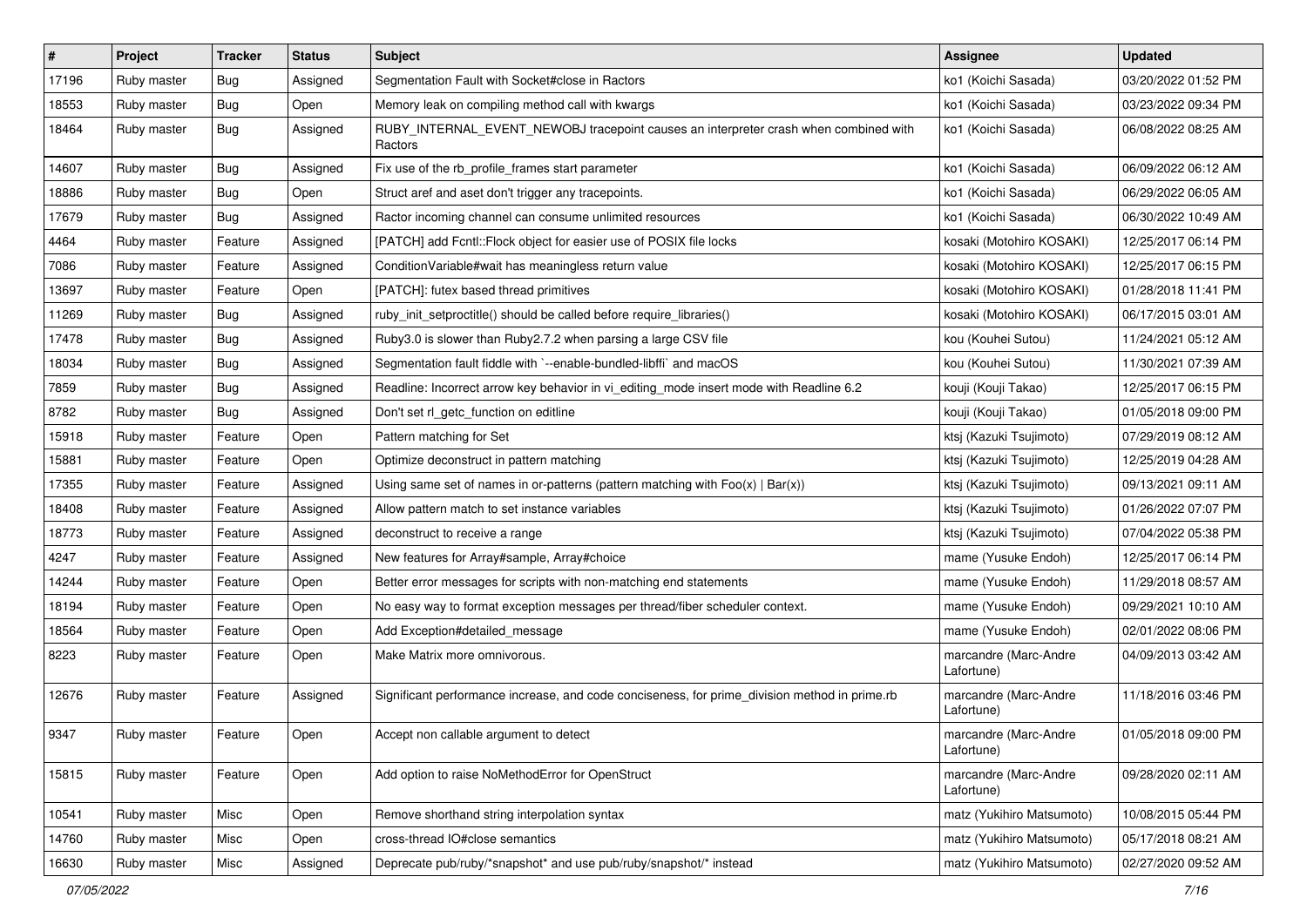| $\pmb{\#}$ | Project     | <b>Tracker</b> | <b>Status</b> | Subject                                                                                                                 | Assignee                  | <b>Updated</b>      |
|------------|-------------|----------------|---------------|-------------------------------------------------------------------------------------------------------------------------|---------------------------|---------------------|
| 8232       | Ruby master | Feature        | Open          | Rudiments of abstract algebra in Ruby                                                                                   | matz (Yukihiro Matsumoto) | 04/09/2013 01:47 AM |
| 8478       | Ruby master | Feature        | Open          | The hash returned by Enumerable#group_by should have an empty array for its default value                               | matz (Yukihiro Matsumoto) | 06/04/2013 03:56 PM |
| 8663       | Ruby master | Feature        | Open          | Officialy alias ArgumentError to ArgError                                                                               | matz (Yukihiro Matsumoto) | 08/09/2013 07:42 PM |
| 9070       | Ruby master | Feature        | Open          | Introduce `---` as synonym of `end` keyword                                                                             | matz (Yukihiro Matsumoto) | 11/02/2013 03:23 AM |
| 9768       | Ruby master | Feature        | Assigned      | Method that is visible only within a certain module/class                                                               | matz (Yukihiro Matsumoto) | 04/25/2014 06:43 AM |
| 10404      | Ruby master | Feature        | Open          | Allow individual finalizers to be removed with ObjectSpace.undefine_finalizer                                           | matz (Yukihiro Matsumoto) | 10/20/2014 08:14 AM |
| 9816       | Ruby master | Feature        | Assigned      | 00000000000000000000                                                                                                    | matz (Yukihiro Matsumoto) | 10/28/2014 08:29 AM |
| 10574      | Ruby master | Feature        | Open          | Add String#Ichomp and String.Ichomp!                                                                                    | matz (Yukihiro Matsumoto) | 12/15/2014 04:34 PM |
| 10481      | Ruby master | Feature        | Assigned      | Add "if" and "unless" clauses to rescue statements                                                                      | matz (Yukihiro Matsumoto) | 01/18/2015 02:46 PM |
| 11028      | Ruby master | Feature        | Assigned      | standalone running single file ( zipped archives of ruby code) running **without installation** using<br>"gem install " | matz (Yukihiro Matsumoto) | 04/04/2015 01:44 AM |
| 11122      | Ruby master | Feature        | Open          | exception-free non-blocking Queue/SizedQueue operations                                                                 | matz (Yukihiro Matsumoto) | 05/06/2015 08:53 PM |
| 11307      | Ruby master | Feature        | Open          | exception-free non-blocking Queue#pop                                                                                   | matz (Yukihiro Matsumoto) | 06/25/2015 11:06 PM |
| 11390      | Ruby master | Feature        | Open          | Allow symbols starting with numbers                                                                                     | matz (Yukihiro Matsumoto) | 08/14/2015 05:23 AM |
| 11518      | Ruby master | Feature        | Open          | Queue enhancement - promote! and promote_all!                                                                           | matz (Yukihiro Matsumoto) | 09/17/2015 08:40 PM |
| 11517      | Ruby master | Feature        | Open          | Queue enhancement - conditional pop                                                                                     | matz (Yukihiro Matsumoto) | 09/17/2015 09:02 PM |
| 8839       | Ruby master | Feature        | Assigned      | Class and module should return the class or module that was opened                                                      | matz (Yukihiro Matsumoto) | 12/28/2015 08:36 AM |
| 11181      | Ruby master | Feature        | Open          | Add a line directive to Ruby                                                                                            | matz (Yukihiro Matsumoto) | 01/26/2016 02:04 AM |
| 12244      | Ruby master | Feature        | Open          | Add a way to `integer - integer % num`                                                                                  | matz (Yukihiro Matsumoto) | 05/17/2016 06:05 AM |
| 7314       | Ruby master | Feature        | Assigned      | Convert Proc to Lambda doesn't work in MRI                                                                              | matz (Yukihiro Matsumoto) | 05/21/2016 09:15 AM |
| 11735      | Ruby master | Feature        | Open          | Porting String#squish and String#squish! from Ruby on Rails' Active Support                                             | matz (Yukihiro Matsumoto) | 06/24/2016 08:02 AM |
| 6842       | Ruby master | Feature        | Assigned      | Add Optional Arguments to String#strip                                                                                  | matz (Yukihiro Matsumoto) | 08/24/2016 05:50 AM |
| 9704       | Ruby master | Feature        | Open          | Refinements as files instead of modules                                                                                 | matz (Yukihiro Matsumoto) | 10/11/2016 06:36 PM |
| 12813      | Ruby master | Feature        | Assigned      | Calling chunk_while, slice_after, slice_before, slice_when with no block                                                | matz (Yukihiro Matsumoto) | 12/06/2016 12:58 PM |
| 14128      | Ruby master | Feature        | Open          | Introduce Hash#delete default value                                                                                     | matz (Yukihiro Matsumoto) | 11/25/2017 04:41 PM |
| 4514       | Ruby master | Feature        | Assigned      | #deep_clone and #deep_dup for Objects                                                                                   | matz (Yukihiro Matsumoto) | 12/25/2017 06:14 PM |
| 4521       | Ruby master | Feature        | Assigned      | NoMethodError#message may take very long to execute                                                                     | matz (Yukihiro Matsumoto) | 12/25/2017 06:14 PM |
| 4592       | Ruby master | Feature        | Assigned      | Tempfile0000000                                                                                                         | matz (Yukihiro Matsumoto) | 12/25/2017 06:14 PM |
| 4818       | Ruby master | Feature        | Assigned      | Add method marshalable?                                                                                                 | matz (Yukihiro Matsumoto) | 12/25/2017 06:15 PM |
| 5064       | Ruby master | Feature        | Assigned      | HTTP user-agent class                                                                                                   | matz (Yukihiro Matsumoto) | 12/25/2017 06:15 PM |
| 5389       | Ruby master | Feature        | Assigned      | New method Enumerator#iterate                                                                                           | matz (Yukihiro Matsumoto) | 12/25/2017 06:15 PM |
| 5445       | Ruby master | Feature        | Assigned      | Need RUBYOPT -r before ARGV -r                                                                                          | matz (Yukihiro Matsumoto) | 12/25/2017 06:15 PM |
| 5558       | Ruby master | Feature        | Assigned      | String#% strange arity errors                                                                                           | matz (Yukihiro Matsumoto) | 12/25/2017 06:15 PM |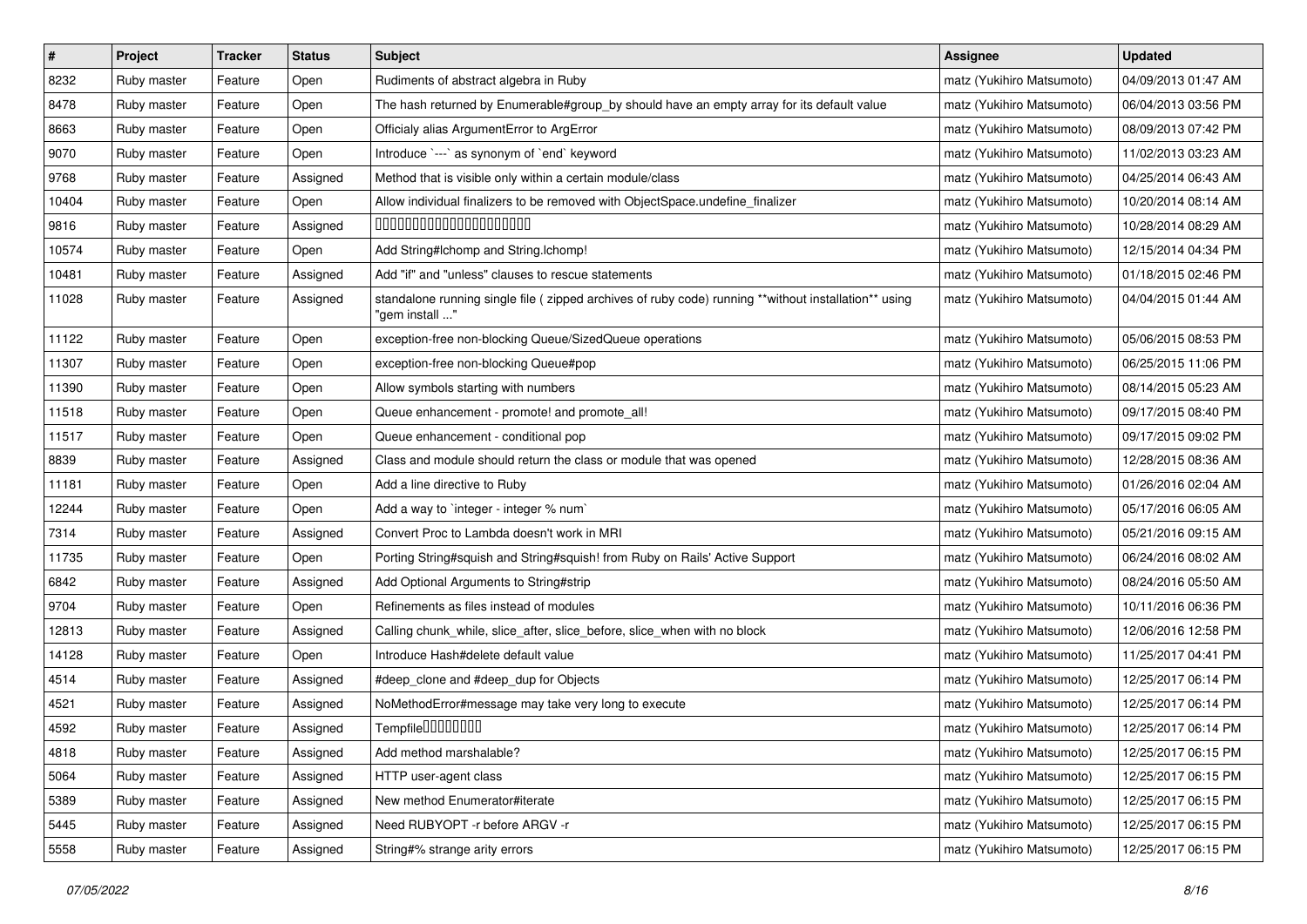| $\pmb{\#}$ | Project     | <b>Tracker</b> | <b>Status</b> | <b>Subject</b>                                                                             | <b>Assignee</b>           | <b>Updated</b>      |
|------------|-------------|----------------|---------------|--------------------------------------------------------------------------------------------|---------------------------|---------------------|
| 5582       | Ruby master | Feature        | Assigned      | Allow clone of singleton methods on a BasicObject                                          | matz (Yukihiro Matsumoto) | 12/25/2017 06:15 PM |
| 5643       | Ruby master | Feature        | Assigned      | require/load options and binding option                                                    | matz (Yukihiro Matsumoto) | 12/25/2017 06:15 PM |
| 5741       | Ruby master | Feature        | Assigned      | Secure Erasure of Passwords                                                                | matz (Yukihiro Matsumoto) | 12/25/2017 06:15 PM |
| 5749       | Ruby master | Feature        | Assigned      | new method String#match_all needed                                                         | matz (Yukihiro Matsumoto) | 12/25/2017 06:15 PM |
| 5970       | Ruby master | Feature        | Assigned      | Add Enumerable#join with same semantics as Array#join                                      | matz (Yukihiro Matsumoto) | 12/25/2017 06:15 PM |
| 6277       | Ruby master | Feature        | Assigned      | Hash#convert_key                                                                           | matz (Yukihiro Matsumoto) | 12/25/2017 06:15 PM |
| 6293       | Ruby master | Feature        | Assigned      | new queue / blocking queues                                                                | matz (Yukihiro Matsumoto) | 12/25/2017 06:15 PM |
| 6317       | Ruby master | Feature        | Assigned      |                                                                                            | matz (Yukihiro Matsumoto) | 12/25/2017 06:15 PM |
| 6337       | Ruby master | Feature        | Assigned      | FileUtils#sync                                                                             | matz (Yukihiro Matsumoto) | 12/25/2017 06:15 PM |
| 6354       | Ruby master | Feature        | Assigned      | Remove escape (break/return/redo/next support) from class/module scope                     | matz (Yukihiro Matsumoto) | 12/25/2017 06:15 PM |
| 6376       | Ruby master | Feature        | Assigned      | Feature lookup and checking if feature is loaded                                           | matz (Yukihiro Matsumoto) | 12/25/2017 06:15 PM |
| 6413       | Ruby master | Feature        | Assigned      | Make Dir.entries default to Dir.entries(Dir.pwd)                                           | matz (Yukihiro Matsumoto) | 12/25/2017 06:15 PM |
| 6445       | Ruby master | Feature        | Assigned      | request for default length/position on string index                                        | matz (Yukihiro Matsumoto) | 12/25/2017 06:15 PM |
| 6611       | Ruby master | Feature        | Assigned      | Comments requested on implementation of set_parse_func                                     | matz (Yukihiro Matsumoto) | 12/25/2017 06:15 PM |
| 6641       | Ruby master | Feature        | Open          | Hash.auto constructor                                                                      | matz (Yukihiro Matsumoto) | 12/25/2017 06:15 PM |
| 6648       | Ruby master | Feature        | Assigned      | Provide a standard API for retrieving all command-line flags passed to Ruby                | matz (Yukihiro Matsumoto) | 12/25/2017 06:15 PM |
| 6671       | Ruby master | Feature        | Assigned      | File.split_all and File.split_root                                                         | matz (Yukihiro Matsumoto) | 12/25/2017 06:15 PM |
| 6802       | Ruby master | Feature        | Assigned      | String#scan should have equivalent yielding MatchData                                      | matz (Yukihiro Matsumoto) | 12/25/2017 06:15 PM |
| 6811       | Ruby master | Feature        | Assigned      | File, Dir and FileUtils should have bang-versions of singleton methods that fails silently | matz (Yukihiro Matsumoto) | 12/25/2017 06:15 PM |
| 6817       | Ruby master | Feature        | Open          | Partial application                                                                        | matz (Yukihiro Matsumoto) | 12/25/2017 06:15 PM |
| 7087       | Ruby master | Feature        | Assigned      | ::ConditionVariable#wait does not work with Monitor because Monitor#sleep does not exist   | matz (Yukihiro Matsumoto) | 12/25/2017 06:15 PM |
| 7121       | Ruby master | Feature        | Assigned      | Extending the use of `require'                                                             | matz (Yukihiro Matsumoto) | 12/25/2017 06:15 PM |
| 7132       | Ruby master | Feature        | Assigned      | Alternation between named / ordered method arguments and aliases for method arguments.     | matz (Yukihiro Matsumoto) | 12/25/2017 06:15 PM |
| 7149       | Ruby master | Feature        | Open          | Constant magic for everyone.                                                               | matz (Yukihiro Matsumoto) | 12/25/2017 06:15 PM |
| 7349       | Ruby master | Feature        | Assigned      | Struct#inspect needs more meaningful output                                                | matz (Yukihiro Matsumoto) | 12/25/2017 06:15 PM |
| 7377       | Ruby master | Feature        | Open          | #indetical? as an alias for #equal?                                                        | matz (Yukihiro Matsumoto) | 12/25/2017 06:15 PM |
| 7436       | Ruby master | Feature        | Assigned      | Allow for a "granularity" flag for backtrace_locations                                     | matz (Yukihiro Matsumoto) | 12/25/2017 06:15 PM |
| 7444       | Ruby master | Feature        | Open          | Array#product_set                                                                          | matz (Yukihiro Matsumoto) | 12/25/2017 06:15 PM |
| 7503       | Ruby master | Feature        | Assigned      | make timeout.rb async-interrupt safe by default                                            | matz (Yukihiro Matsumoto) | 12/25/2017 06:15 PM |
| 7548       | Ruby master | Feature        | Open          | Load and Require Callbacks                                                                 | matz (Yukihiro Matsumoto) | 12/25/2017 06:15 PM |
| 7604       | Ruby master | Feature        | Open          | Make === comparison operator ability to delegate comparison to an argument                 | matz (Yukihiro Matsumoto) | 12/25/2017 06:15 PM |
| 7611       | Ruby master | Feature        | Open          | Focal method for all loads/requires                                                        | matz (Yukihiro Matsumoto) | 12/25/2017 06:15 PM |
| 7614       | Ruby master | Feature        | Open          | alias_accessor                                                                             | matz (Yukihiro Matsumoto) | 12/25/2017 06:15 PM |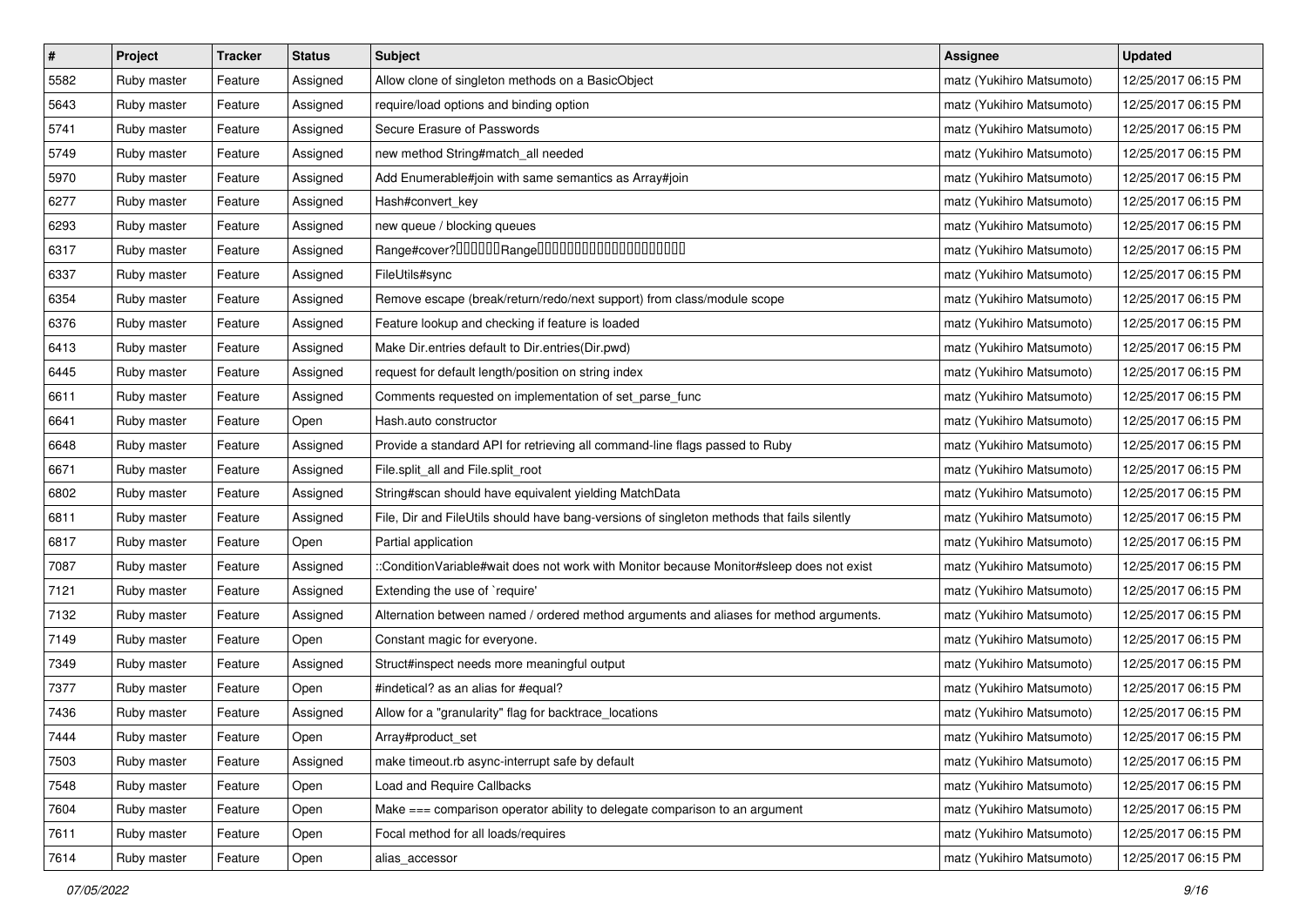| $\pmb{\#}$ | Project     | <b>Tracker</b> | <b>Status</b> | <b>Subject</b>                                                                     | <b>Assignee</b>           | <b>Updated</b>      |
|------------|-------------|----------------|---------------|------------------------------------------------------------------------------------|---------------------------|---------------------|
| 7654       | Ruby master | Feature        | Open          | Add optional code block to IO::readlines                                           | matz (Yukihiro Matsumoto) | 12/25/2017 06:15 PM |
| 7657       | Ruby master | Feature        | Open          | Array#& doesn't accept Enumerables                                                 | matz (Yukihiro Matsumoto) | 12/25/2017 06:15 PM |
| 7704       | Ruby master | Feature        | Open          | Add a list of enabled (experimental) language features.                            | matz (Yukihiro Matsumoto) | 12/25/2017 06:15 PM |
| 7739       | Ruby master | Feature        | Assigned      | Define Hash#  as Hash#reverse_merge in Rails                                       | matz (Yukihiro Matsumoto) | 12/25/2017 06:15 PM |
| 7795       | Ruby master | Feature        | Open          | Symbol.defined? and/or to_existing_symbol                                          | matz (Yukihiro Matsumoto) | 12/25/2017 06:15 PM |
| 7848       | Ruby master | Feature        | Open          | Restore default state for core ruby objects                                        | matz (Yukihiro Matsumoto) | 12/25/2017 06:15 PM |
| 7876       | Ruby master | Feature        | Open          | Add method for accessing Class from within Singleton Class                         | matz (Yukihiro Matsumoto) | 12/25/2017 06:15 PM |
| 7883       | Ruby master | Feature        | Open          | Add Regex#to_proc                                                                  | matz (Yukihiro Matsumoto) | 12/25/2017 06:15 PM |
| 7914       | Ruby master | Feature        | Open          | Case for local class methods                                                       | matz (Yukihiro Matsumoto) | 12/25/2017 06:15 PM |
| 8016       | Ruby master | Feature        | Assigned      | Alias __FILE__ and __LINE__ as methods                                             | matz (Yukihiro Matsumoto) | 12/25/2017 06:15 PM |
| 8042       | Ruby master | Feature        | Assigned      | Add Addrinfo#socket to create a socket that is not connected or bound              | matz (Yukihiro Matsumoto) | 12/25/2017 06:15 PM |
| 8061       | Ruby master | Feature        | Open          | 000000000000000                                                                    | matz (Yukihiro Matsumoto) | 12/25/2017 06:15 PM |
| 8536       | Ruby master | Feature        | Assigned      | Implement is_numeric? family of methods                                            | matz (Yukihiro Matsumoto) | 12/25/2017 06:15 PM |
| 8850       | Ruby master | Feature        | Assigned      | Convert Rational to decimal string                                                 | matz (Yukihiro Matsumoto) | 12/25/2017 06:15 PM |
| 9043       | Ruby master | Feature        | Open          | Add String#f method as shortcut for #freeze                                        | matz (Yukihiro Matsumoto) | 01/05/2018 09:00 PM |
| 9614       | Ruby master | Feature        | Open          | ordering of non-Hash items which use st_internally                                 | matz (Yukihiro Matsumoto) | 01/05/2018 09:00 PM |
| 8678       | Ruby master | Feature        | Assigned      | Allow invalid string to work with regexp                                           | matz (Yukihiro Matsumoto) | 01/05/2018 09:00 PM |
| 10498      | Ruby master | Feature        | Open          | Make 'loop' yield a counter                                                        | matz (Yukihiro Matsumoto) | 01/05/2018 09:01 PM |
| 5129       | Ruby master | Feature        | Assigned      | Create a core class "FileArray" and make "ARGF" its instance                       | matz (Yukihiro Matsumoto) | 01/23/2018 02:02 PM |
| 4824       | Ruby master | Feature        | Assigned      | Provide method Kernel#executed?                                                    | matz (Yukihiro Matsumoto) | 03/05/2018 04:57 AM |
| 5007       | Ruby master | Feature        | Assigned      | Proc#call_under: Unifying instance_eval and instance_exec                          | matz (Yukihiro Matsumoto) | 04/19/2018 07:57 AM |
| 14724      | Ruby master | Feature        | Open          | chains of inequalities                                                             | matz (Yukihiro Matsumoto) | 05/19/2018 01:06 AM |
| 14546      | Ruby master | Feature        | Open          | Hash#delete!                                                                       | matz (Yukihiro Matsumoto) | 05/30/2018 08:24 PM |
| 7580       | Ruby master | Feature        | Assigned      | Range translation                                                                  | matz (Yukihiro Matsumoto) | 06/11/2018 09:51 AM |
| 12306      | Ruby master | Feature        | Open          | Implement String #blank? #present? and improve #strip and family to handle unicode | matz (Yukihiro Matsumoto) | 07/22/2018 10:55 PM |
| 14927      | Ruby master | Feature        | Open          | Loading multiple files at once                                                     | matz (Yukihiro Matsumoto) | 09/18/2018 12:38 AM |
| 5945       | Ruby master | Feature        | Assigned      | Add the ability to mark a at_exit as process-local.                                | matz (Yukihiro Matsumoto) | 10/10/2018 08:29 AM |
| 15112      | Ruby master | Feature        | Open          | Introducing the short form of `STDERR.puts expr.inspect`.                          | matz (Yukihiro Matsumoto) | 10/12/2018 02:02 AM |
| 14397      | Ruby master | Feature        | Assigned      | public, protected and private should return their arguments instead of self        | matz (Yukihiro Matsumoto) | 12/10/2018 07:08 AM |
| 15445      | Ruby master | Feature        | Open          | Reject '.123' in Float() method                                                    | matz (Yukihiro Matsumoto) | 01/10/2019 07:59 AM |
| 15837      | Ruby master | Feature        | Open          | Module#name_components                                                             | matz (Yukihiro Matsumoto) | 05/08/2019 10:29 AM |
| 9123       | Ruby master | Feature        | Open          | Make Numeric#nonzero? behavior consistent with Numeric#zero?                       | matz (Yukihiro Matsumoto) | 06/11/2019 12:55 PM |
| 7702       | Ruby master | Feature        | Open          | Remove Proc#binding                                                                | matz (Yukihiro Matsumoto) | 07/15/2019 07:39 PM |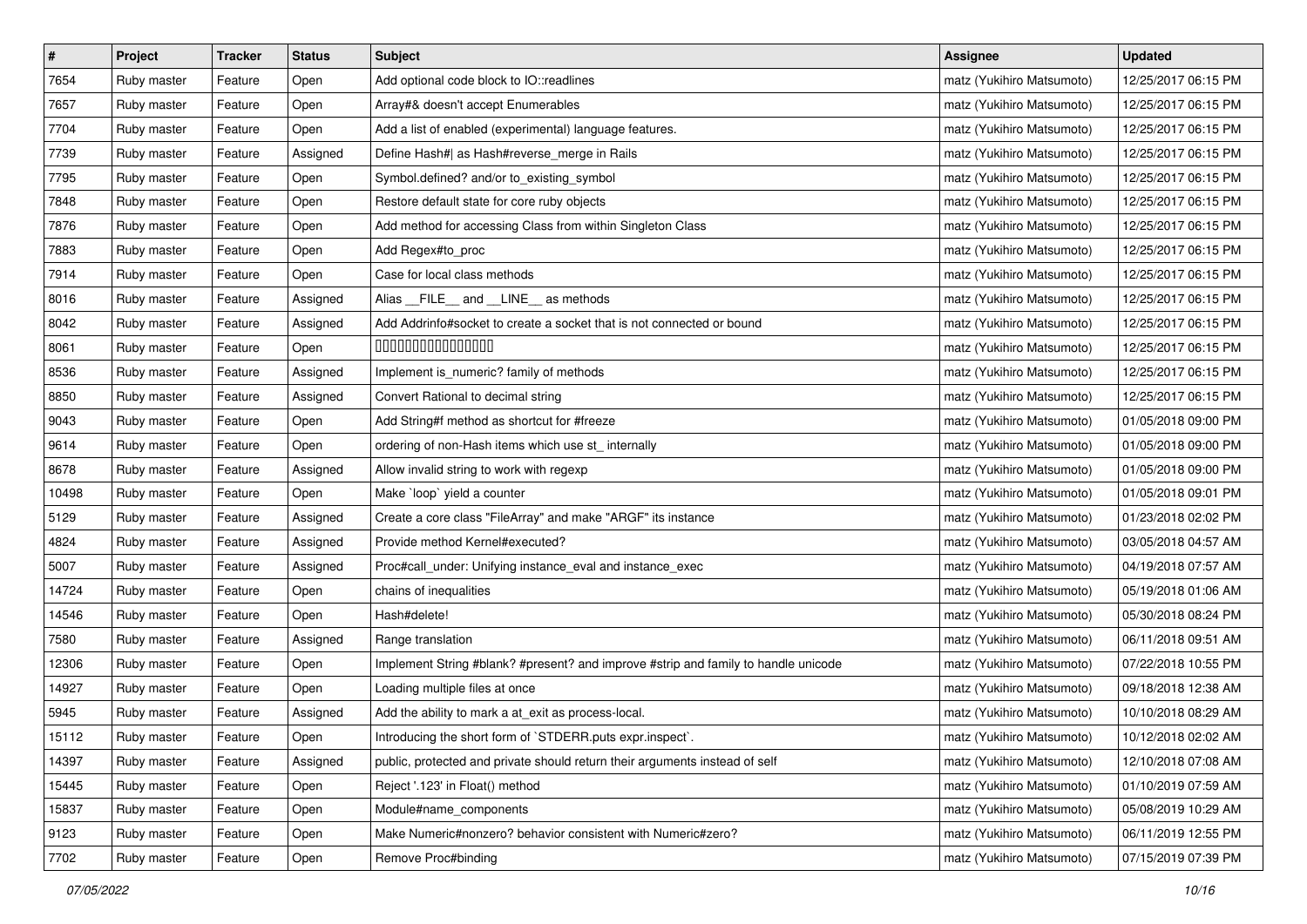| $\vert$ # | Project     | <b>Tracker</b> | <b>Status</b> | <b>Subject</b>                                                                                                   | <b>Assignee</b>           | <b>Updated</b>      |
|-----------|-------------|----------------|---------------|------------------------------------------------------------------------------------------------------------------|---------------------------|---------------------|
| 15991     | Ruby master | Feature        | Open          | Allow questionmarks in variable names                                                                            | matz (Yukihiro Matsumoto) | 07/30/2019 03:57 AM |
| 4539      | Ruby master | Feature        | Assigned      | Array#zip_with                                                                                                   | matz (Yukihiro Matsumoto) | 11/28/2019 08:23 AM |
| 8804      | Ruby master | Feature        | Open          | ONCE syntax                                                                                                      | matz (Yukihiro Matsumoto) | 01/04/2020 08:26 PM |
| 5781      | Ruby master | Feature        | Assigned      | Query attributes (attribute methods ending in `?` mark)                                                          | matz (Yukihiro Matsumoto) | 01/10/2020 06:34 AM |
| 14609     | Ruby master | Feature        | Open          | Let `Kernel#p` without an argument print the receiver                                                            | matz (Yukihiro Matsumoto) | 02/08/2020 08:43 PM |
| 11816     | Ruby master | Feature        | Assigned      | Partial safe navigation operator                                                                                 | matz (Yukihiro Matsumoto) | 04/14/2020 08:02 AM |
| 16894     | Ruby master | Feature        | Open          | Integer division for Ruby 3                                                                                      | matz (Yukihiro Matsumoto) | 05/18/2020 03:41 PM |
| 15277     | Ruby master | Feature        | Open          | at exec                                                                                                          | matz (Yukihiro Matsumoto) | 05/25/2020 01:09 AM |
| 6596      | Ruby master | Feature        | Assigned      | New method `Array#indexes`                                                                                       | matz (Yukihiro Matsumoto) | 07/29/2020 01:41 AM |
| 6309      | Ruby master | Feature        | Assigned      | Add a reference queue for weak references                                                                        | matz (Yukihiro Matsumoto) | 08/23/2020 09:07 PM |
| 16992     | Ruby master | Feature        | Open          | Sets: officially ordered                                                                                         | matz (Yukihiro Matsumoto) | 09/03/2020 02:08 PM |
| 17279     | Ruby master | Feature        | Open          | Allow a negative step in Range#step with a block                                                                 | matz (Yukihiro Matsumoto) | 10/22/2020 02:23 AM |
| 17288     | Ruby master | Feature        | Open          | Optimize _send_ call with a literal method name                                                                  | matz (Yukihiro Matsumoto) | 10/30/2020 12:17 AM |
| 5456      | Ruby master | Feature        | Assigned      | kernel#syscall() should be removed.                                                                              | matz (Yukihiro Matsumoto) | 12/10/2020 08:46 AM |
| 7546      | Ruby master | Feature        | Open          | Change behavior of `Array#slice` for an argument of `Range` class                                                | matz (Yukihiro Matsumoto) | 12/10/2020 08:49 AM |
| 7644      | Ruby master | Feature        | Assigned      | In refinements, change "using" keyword to a less generic word.                                                   | matz (Yukihiro Matsumoto) | 12/10/2020 08:49 AM |
| 8164      | Ruby master | Feature        | Assigned      | Public/Private                                                                                                   | matz (Yukihiro Matsumoto) | 12/10/2020 08:50 AM |
| 5825      | Ruby master | Feature        | Assigned      | Sweet instance var assignment in the object initializer                                                          | matz (Yukihiro Matsumoto) | 12/10/2020 08:53 AM |
| 6452      | Ruby master | Feature        | Assigned      | Allow extend to override class methods                                                                           | matz (Yukihiro Matsumoto) | 12/10/2020 08:53 AM |
| 6594      | Ruby master | Feature        | Assigned      | Integrated Functor                                                                                               | matz (Yukihiro Matsumoto) | 12/10/2020 08:53 AM |
| 6841      | Ruby master | Feature        | Assigned      | Shorthand for Assigning Return Value of Method to Self                                                           | matz (Yukihiro Matsumoto) | 12/10/2020 08:53 AM |
| 7748      | Ruby master | Feature        | Open          | Contextual send                                                                                                  | matz (Yukihiro Matsumoto) | 12/10/2020 08:53 AM |
| 8229      | Ruby master | Feature        | Open          | extend Hash.include?                                                                                             | matz (Yukihiro Matsumoto) | 12/10/2020 08:53 AM |
| 10489     | Ruby master | Feature        | Open          | Add inherit method for clearer and multiple inheritance                                                          | matz (Yukihiro Matsumoto) | 12/10/2020 08:53 AM |
| 6869      | Ruby master | Feature        | Open          | Do not treat `_` parameter exceptionally                                                                         | matz (Yukihiro Matsumoto) | 12/10/2020 08:58 AM |
| 16461     | Ruby master | Feature        | Assigned      | Proc#using                                                                                                       | matz (Yukihiro Matsumoto) | 12/10/2020 09:10 AM |
| 6810      | Ruby master | Feature        | Assigned      | module A::B; end` is not equivalent to `module A; module B; end; end` with respect to constant<br>lookup (scope) | matz (Yukihiro Matsumoto) | 12/10/2020 09:22 AM |
| 8948      | Ruby master | Feature        | Assigned      | Frozen regex                                                                                                     | matz (Yukihiro Matsumoto) | 12/20/2020 07:15 PM |
| 17291     | Ruby master | Feature        | Assigned      | Optimize __send__ call                                                                                           | matz (Yukihiro Matsumoto) | 01/12/2021 05:47 AM |
| 11882     | Ruby master | Feature        | Open          | Map or NamedMap                                                                                                  | matz (Yukihiro Matsumoto) | 01/17/2021 01:31 PM |
| 17184     | Ruby master | Feature        | Open          | No stdlib function to perform simple string replacement                                                          | matz (Yukihiro Matsumoto) | 02/23/2021 09:27 PM |
| 12543     | Ruby master | Feature        | Assigned      | explicit tail call syntax: foo() then return                                                                     | matz (Yukihiro Matsumoto) | 04/18/2021 03:02 PM |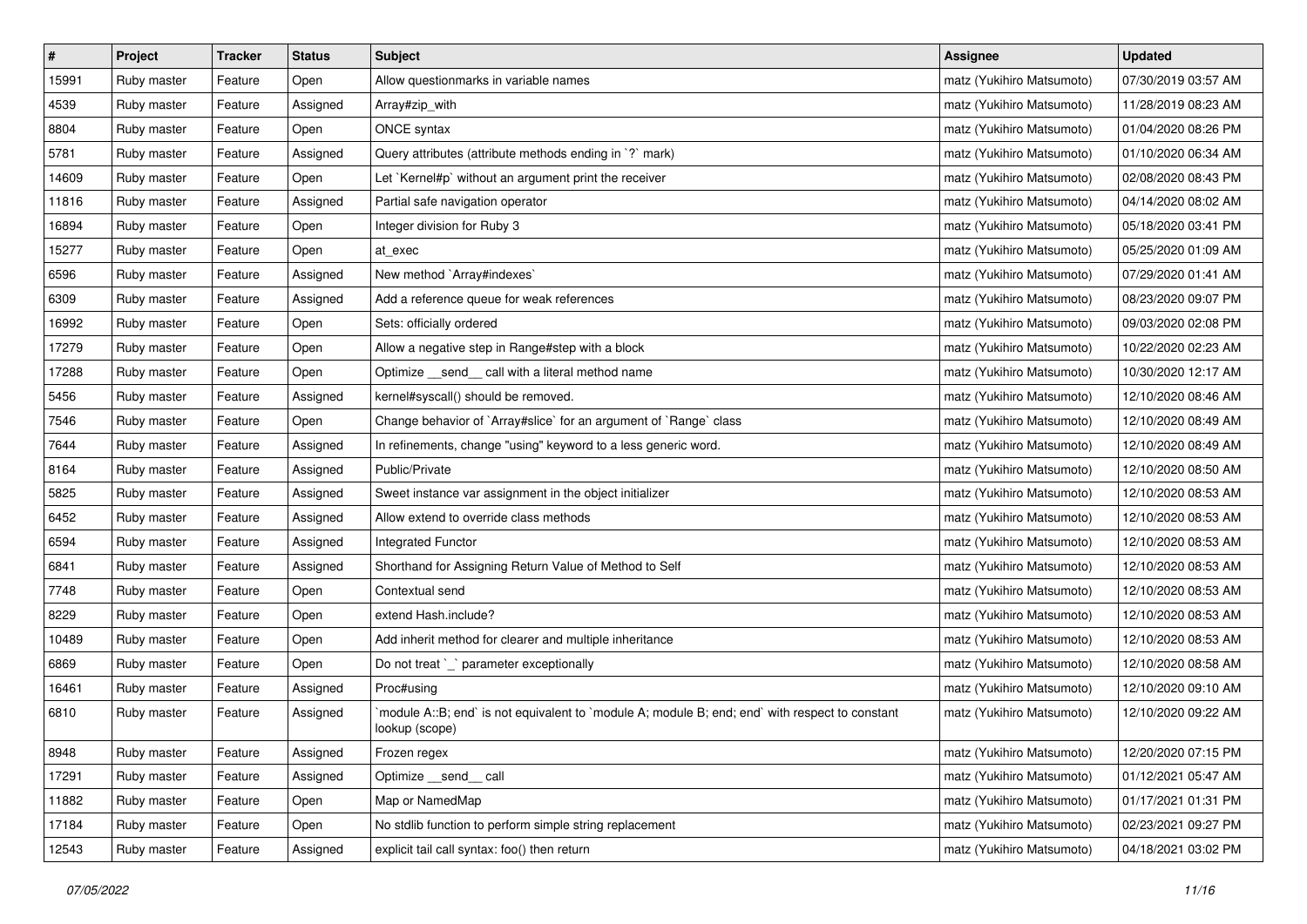| $\sharp$ | Project     | <b>Tracker</b> | <b>Status</b> | <b>Subject</b>                                                                        | <b>Assignee</b>                         | <b>Updated</b>      |
|----------|-------------|----------------|---------------|---------------------------------------------------------------------------------------|-----------------------------------------|---------------------|
| 17830    | Ruby master | Feature        | Open          | Add Integer#previous and Integer#prev                                                 | matz (Yukihiro Matsumoto)               | 04/27/2021 11:35 PM |
| 13129    | Ruby master | Feature        | Assigned      | Refinements cannot refine method_missing and respond_to_missing?                      | matz (Yukihiro Matsumoto)               | 07/03/2021 10:45 PM |
| 10287    | Ruby master | Feature        | Open          | rename COLON3 to COLON2_HEAD.                                                         | matz (Yukihiro Matsumoto)               | 07/27/2021 09:34 AM |
| 10549    | Ruby master | Feature        | Open          | Deprecate each_with_index and each_with_object in favor of with_index and with_object | matz (Yukihiro Matsumoto)               | 07/27/2021 11:09 AM |
| 15192    | Ruby master | Feature        | Open          | Introduce a new "shortcut assigning" syntax to convenient setup instance variables    | matz (Yukihiro Matsumoto)               | 12/14/2021 06:42 PM |
| 17785    | Ruby master | Feature        | Open          | Allow named parameters to be keywords                                                 | matz (Yukihiro Matsumoto)               | 12/17/2021 06:10 PM |
| 6308     | Ruby master | Feature        | Assigned      | Eliminate delegation from WeakRef                                                     | matz (Yukihiro Matsumoto)               | 12/23/2021 11:40 PM |
| 8271     | Ruby master | Feature        | Assigned      | Proposal for moving to a more visible, formal process for feature requests            | matz (Yukihiro Matsumoto)               | 12/23/2021 11:40 PM |
| 9023     | Ruby master | Feature        | Assigned      | Array#tail                                                                            | matz (Yukihiro Matsumoto)               | 12/23/2021 11:40 PM |
| 11627    | Ruby master | Feature        | Open          | make `nonzero` an alias of `nonzero?`                                                 | matz (Yukihiro Matsumoto)               | 12/23/2021 11:43 PM |
| 12019    | Ruby master | Feature        | Open          | Better low-level support for writing concurrent libraries                             | matz (Yukihiro Matsumoto)               | 12/23/2021 11:43 PM |
| 14982    | Ruby master | Feature        | Open          | Improve namespace system in ruby to avoiding top-level names chaos                    | matz (Yukihiro Matsumoto)               | 12/31/2021 05:39 PM |
| 16986    | Ruby master | Feature        | Open          | Anonymous Struct literal                                                              | matz (Yukihiro Matsumoto)               | 01/15/2022 04:57 PM |
| 17849    | Ruby master | Feature        | Open          | Fix Timeout timeout so that it can be used in threaded Web servers                    | matz (Yukihiro Matsumoto)               | 04/10/2022 06:26 AM |
| 16495    | Ruby master | Feature        | Open          | Inconsistent quotes in error messages                                                 | matz (Yukihiro Matsumoto)               | 06/15/2022 04:21 PM |
| 18159    | Ruby master | Feature        | Open          | Integrate functionality of dead_end gem into Ruby                                     | matz (Yukihiro Matsumoto)               | 06/17/2022 02:06 PM |
| 15330    | Ruby master | Feature        | Open          | autoload_relative                                                                     | matz (Yukihiro Matsumoto)               | 06/19/2022 11:25 PM |
| 11704    | Ruby master | Bug            | Assigned      | Refinements only get "used" once in loop                                              | matz (Yukihiro Matsumoto)               | 04/14/2016 02:45 AM |
| 15764    | Ruby master | Bug            | Open          | Whitespace and control characters should not be permitted in tokens                   | matz (Yukihiro Matsumoto)               | 04/22/2019 07:48 AM |
| 18439    | Ruby master | Feature        | Open          | Support YJIT for VC++                                                                 | maximecb (Maxime<br>Chevalier-Boisvert) | 01/10/2022 11:29 PM |
| 10782    | Ruby master | Feature        | Assigned      | Patch: Add constants for BigDecimal for ZERO, ONE, TEN                                | mrkn (Kenta Murata)                     | 05/21/2015 08:13 AM |
| 5133     | Ruby master | Feature        | Assigned      | Array#unzip as an alias of Array#transpose                                            | mrkn (Kenta Murata)                     | 12/25/2017 06:15 PM |
| 5310     | Ruby master | Feature        | Assigned      | Integral objects                                                                      | mrkn (Kenta Murata)                     | 12/25/2017 06:15 PM |
| 6857     | Ruby master | Feature        | Assigned      | bigdecimal/math BigMath.E/BigMath.exp R. P. Feynman inspired optimization             | mrkn (Kenta Murata)                     | 12/25/2017 06:15 PM |
| 6973     | Ruby master | Feature        | Assigned      | Add an #integral? method to Numeric to test for whole-number values                   | mrkn (Kenta Murata)                     | 12/25/2017 06:15 PM |
| 7321     | Ruby master | Feature        | Assigned      | Newton.#nsolve 00 2 0000000000                                                        | mrkn (Kenta Murata)                     | 12/25/2017 06:15 PM |
| 8295     | Ruby master | Feature        | Assigned      | Float I Rational IIIIIIIIIIIIIIIIIII BigDecimal IIIIIIIIII                            | mrkn (Kenta Murata)                     | 12/25/2017 06:15 PM |
| 16350    | Ruby master | Feature        | Assigned      | ArithmeticSequence#member? can result in infinite loop                                | mrkn (Kenta Murata)                     | 05/29/2020 10:26 PM |
| 14476    | Ruby master | Feature        | Assigned      | Adding same_all? for checking whether all items in an Array are same                  | mrkn (Kenta Murata)                     | 08/28/2020 01:10 PM |
| 17339    | Ruby master | Feature        | Assigned      | Semantic grouping with BigDecimal#to_s                                                | mrkn (Kenta Murata)                     | 12/20/2021 12:39 PM |
| 5179     | Ruby master | <b>Bug</b>     | Assigned      | Complex#rationalize and to_r with approximate zeros                                   | mrkn (Kenta Murata)                     | 01/17/2020 03:00 AM |
| 18677    | Ruby master | <b>Bug</b>     | Assigned      | BigDecimal#power (**) returns FloatDomainError when passing an infinite parameter     | mrkn (Kenta Murata)                     | 04/20/2022 02:04 AM |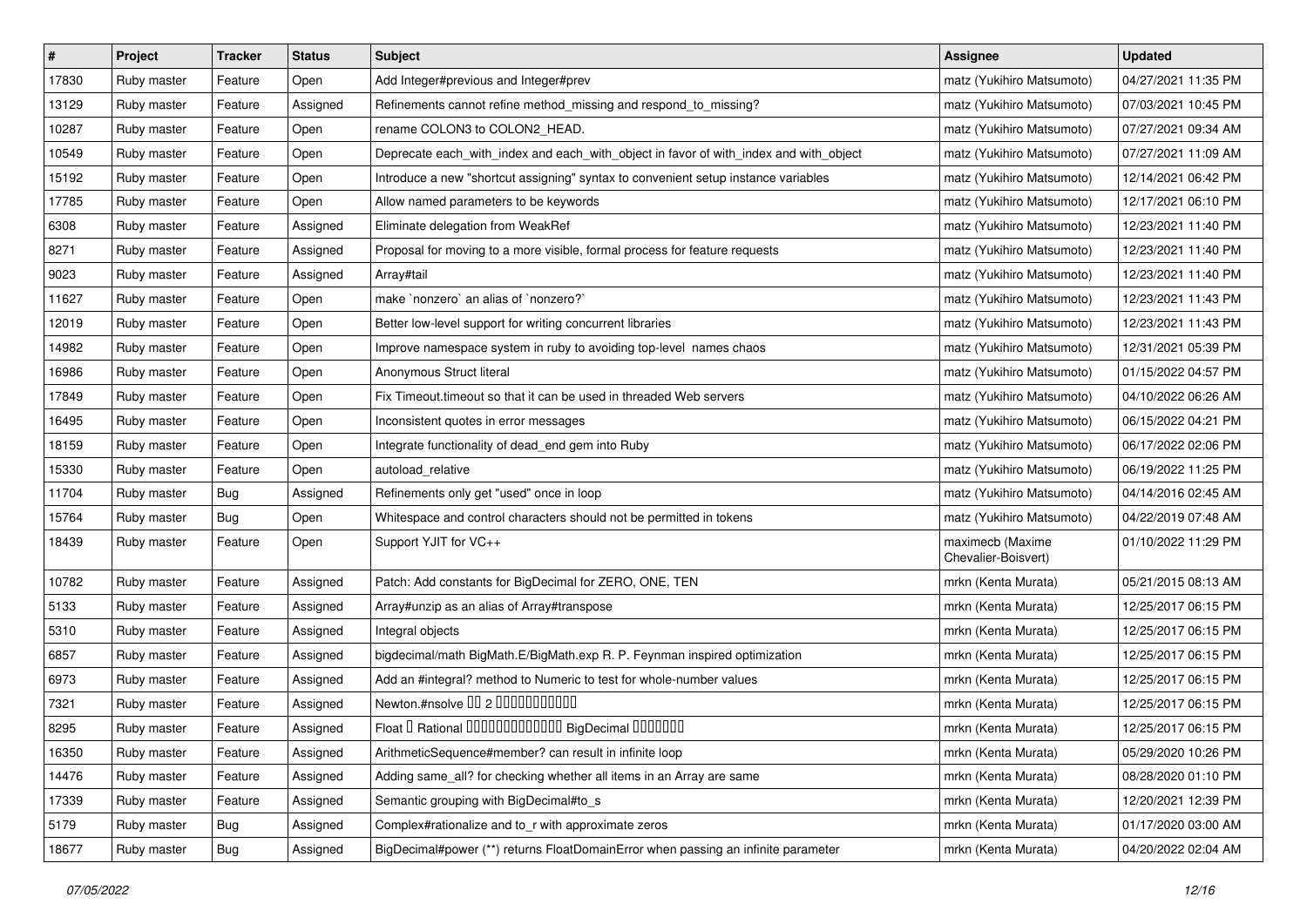| $\sharp$ | Project     | <b>Tracker</b> | <b>Status</b> | <b>Subject</b>                                                                                               | <b>Assignee</b>         | <b>Updated</b>      |
|----------|-------------|----------------|---------------|--------------------------------------------------------------------------------------------------------------|-------------------------|---------------------|
| 5654     | Ruby master | Feature        | Assigned      | Introduce global lock to avoid concurrent require                                                            | nahi (Hiroshi Nakamura) | 12/25/2017 06:15 PM |
| 10628    | Ruby master | Misc           | Open          | Peformance of URI module                                                                                     | naruse (Yui NARUSE)     | 12/26/2014 04:08 PM |
| 15007    | Ruby master | Misc           | Open          | Let all Init_xxx and extension APIs frequently called from init code paths be considered cold                | naruse (Yui NARUSE)     | 12/06/2018 11:05 AM |
| 18371    | Ruby master | Misc           | Assigned      | Release branches (release information in general)                                                            | naruse (Yui NARUSE)     | 03/23/2022 10:32 PM |
| 6265     | Ruby master | Feature        | Assigned      | Remove 'useless' 'concatenation' syntax                                                                      | naruse (Yui NARUSE)     | 08/10/2016 02:36 AM |
| 13221    | Ruby master | Feature        | Assigned      | [PATCH] gems/bundled_gems: add "curses" RubyGem                                                              | naruse (Yui NARUSE)     | 09/25/2017 06:32 PM |
| 5461     | Ruby master | Feature        | Assigned      | Add pipelining to Net::HTTP                                                                                  | naruse (Yui NARUSE)     | 12/25/2017 06:15 PM |
| 9020     | Ruby master | Feature        | Assigned      | Net::HTTPResponse predicate/query methods                                                                    | naruse (Yui NARUSE)     | 12/25/2017 06:15 PM |
| 5764     | Ruby master | Feature        | Assigned      | Net::HTTP should assume HTTP/0.9 on unexpected responses                                                     | naruse (Yui NARUSE)     | 07/15/2019 05:06 PM |
| 15940    | Ruby master | Feature        | Open          | Coerce symbols internal fstrings in UTF8 rather than ASCII to better share memory with string literals       | naruse (Yui NARUSE)     | 07/30/2019 04:17 AM |
| 15931    | Ruby master | Feature        | Open          | encoding for CESU-8                                                                                          | naruse (Yui NARUSE)     | 12/20/2019 05:42 AM |
| 16559    | Ruby master | Feature        | Open          | Net::HTTP#request injects "Connection: close" header if #started? is false, wasting HTTP server<br>resources | naruse (Yui NARUSE)     | 05/28/2020 07:37 PM |
| 17111    | Ruby master | Feature        | Assigned      | Improve performance of Net::HTTPHeader#set_form by 40%                                                       | naruse (Yui NARUSE)     | 08/10/2020 05:36 AM |
| 17638    | Ruby master | Feature        | Assigned      | Support backtracing with the libbacktrace library                                                            | naruse (Yui NARUSE)     | 03/05/2021 03:40 PM |
| 7892     | Ruby master | Bug            | Open          | MIME encoding bug of NKF.nkf                                                                                 | naruse (Yui NARUSE)     | 12/25/2017 06:15 PM |
| 11526    | Ruby master | Bug            | Assigned      | Streaming HTTP requests are not idempotent and should not be retried                                         | naruse (Yui NARUSE)     | 07/01/2019 09:16 PM |
| 14692    | Ruby master | Misc           | Open          | Question: Ruby stdlib's Option Parser                                                                        | nobu (Nobuyoshi Nakada) | 04/22/2018 05:53 AM |
| 16025    | Ruby master | Misc           | Assigned      | 'st_check_for_sizeof_st_index_t' declared as array with a negative size (emscripten)                         | nobu (Nobuyoshi Nakada) | 07/30/2019 11:20 AM |
| 15806    | Ruby master | Misc           | Assigned      | Explicitly initialise encodings on init to remove branches on encoding lookup                                | nobu (Nobuyoshi Nakada) | 08/29/2019 04:29 AM |
| 16747    | Ruby master | Misc           | Assigned      | Repository reorganization request                                                                            | nobu (Nobuyoshi Nakada) | 05/22/2020 01:30 PM |
| 17662    | Ruby master | Misc           | Assigned      | The heredoc pattern used in tests does not syntax highlight correctly in many editors                        | nobu (Nobuyoshi Nakada) | 06/30/2021 12:54 PM |
| 8449     | Ruby master | Feature        | Open          | Array#ary_plus always returns an array                                                                       | nobu (Nobuyoshi Nakada) | 06/02/2013 04:23 PM |
| 8959     | Ruby master | Feature        | Assigned      | Allow top level prepend                                                                                      | nobu (Nobuyoshi Nakada) | 10/16/2013 03:22 AM |
| 6769     | Ruby master | Feature        | Assigned      | rbinstall.rb: install both src and batch files separetely                                                    | nobu (Nobuyoshi Nakada) | 10/30/2015 12:38 PM |
| 11670    | Ruby master | Feature        | Open          | Show warning to make nested def obsolete                                                                     | nobu (Nobuyoshi Nakada) | 11/09/2015 07:40 AM |
| 12064    | Ruby master | Feature        | Open          | Make creation of enc/unicode/casefold.h automatic again                                                      | nobu (Nobuyoshi Nakada) | 02/12/2016 06:13 AM |
| 13577    | Ruby master | Feature        | Assigned      | Digest file accidentally receives File object but uses file path                                             | nobu (Nobuyoshi Nakada) | 05/20/2017 06:50 PM |
| 13378    | Ruby master | Feature        | Open          | Eliminate 4 of 8 syscalls when requiring file by absolute path                                               | nobu (Nobuyoshi Nakada) | 06/16/2017 07:57 AM |
| 13516    | Ruby master | Feature        | Assigned      | Improve the text of the circular require warning                                                             | nobu (Nobuyoshi Nakada) | 08/31/2017 05:49 AM |
| 2324     | Ruby master | Feature        | Assigned      | Dir instance methods for relative path                                                                       | nobu (Nobuyoshi Nakada) | 12/25/2017 05:58 PM |
| 4924     | Ruby master | Feature        | Assigned      | mkmf have_header fails with C++ headers                                                                      | nobu (Nobuyoshi Nakada) | 12/25/2017 06:15 PM |
| 7532     | Ruby master | Feature        | Assigned      | Hardcoded compiler location                                                                                  | nobu (Nobuyoshi Nakada) | 12/25/2017 06:15 PM |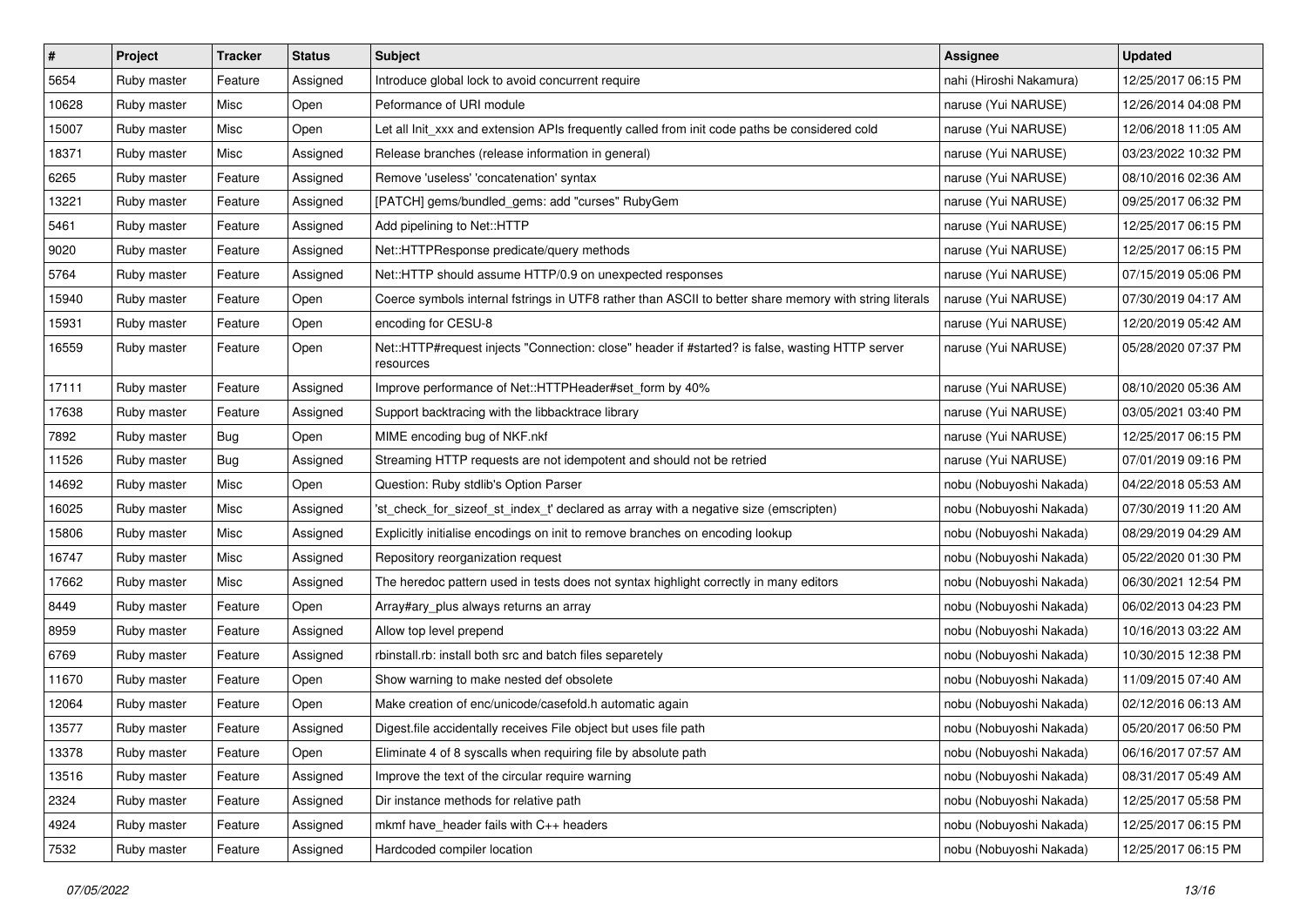| #     | Project     | <b>Tracker</b> | <b>Status</b> | Subject                                                                                                                                | Assignee                 | <b>Updated</b>      |
|-------|-------------|----------------|---------------|----------------------------------------------------------------------------------------------------------------------------------------|--------------------------|---------------------|
| 7745  | Ruby master | Feature        | Open          | lib/observer.rb: Observers are compared by identity                                                                                    | nobu (Nobuyoshi Nakada)  | 12/25/2017 06:15 PM |
| 6012  | Ruby master | Feature        | Assigned      | Proc#source location also return the column                                                                                            | nobu (Nobuyoshi Nakada)  | 02/12/2019 07:49 AM |
| 8270  | Ruby master | Feature        | Open          | Ruby should build without thread support (aka minix)                                                                                   | nobu (Nobuyoshi Nakada)  | 12/10/2020 08:53 AM |
| 16291 | Ruby master | Feature        | Open          | Introduce support for resize in rb_ary_freeze and prefer internal use of rb_ary_freeze and<br>rb_str_freeze for String and Array types | nobu (Nobuyoshi Nakada)  | 12/25/2020 02:43 AM |
| 7394  | Ruby master | Feature        | Assigned      | Enumerable#find ifnone parameter could be non-callable                                                                                 | nobu (Nobuyoshi Nakada)  | 02/10/2021 09:32 AM |
| 8460  | Ruby master | Feature        | Assigned      | PATCH: optparse: add keep_unknown option                                                                                               | nobu (Nobuyoshi Nakada)  | 05/27/2021 10:07 PM |
| 15305 | Ruby master | Feature        | Open          | [PATCH] include/ruby/ruby.h (RB ALLOCV*): remove GC guard                                                                              | nobu (Nobuyoshi Nakada)  | 07/27/2021 11:39 AM |
| 16978 | Ruby master | Feature        | Open          | Ruby should not use realpath for FILE                                                                                                  | nobu (Nobuyoshi Nakada)  | 04/01/2022 11:30 AM |
| 13269 | Ruby master | Bug            | Assigned      | test/readline/test_readline.rb and mingw                                                                                               | nobu (Nobuyoshi Nakada)  | 03/13/2017 08:56 AM |
| 12473 | Ruby master | Bug            | Assigned      | Test failure on fedora with TestTimeExtension#test_huge_precision                                                                      | nobu (Nobuyoshi Nakada)  | 04/28/2017 01:45 PM |
| 12725 | Ruby master | Bug            | Assigned      | Trying to use ./miniruby before it exists                                                                                              | nobu (Nobuyoshi Nakada)  | 04/28/2017 01:45 PM |
| 9955  | Ruby master | Bug            | Assigned      | issue building dll on mingw, library not found                                                                                         | nobu (Nobuyoshi Nakada)  | 01/05/2018 09:00 PM |
| 5317  | Ruby master | Bug            | Assigned      |                                                                                                                                        | nobu (Nobuyoshi Nakada)  | 01/05/2018 09:00 PM |
| 6360  | Ruby master | Bug            | Assigned      | Debug information build even without requesting it                                                                                     | nobu (Nobuyoshi Nakada)  | 01/05/2018 09:00 PM |
| 7964  | Ruby master | Bug            | Assigned      | Writing an ASCII-8BIT String to a StringIO created from a UTF-8 String                                                                 | nobu (Nobuyoshi Nakada)  | 01/05/2018 09:00 PM |
| 14543 | Ruby master | Bug            | Assigned      | `make commit` show error of `common-srcs`                                                                                              | nobu (Nobuyoshi Nakada)  | 06/02/2018 04:17 AM |
| 14971 | Ruby master | Bug            | Open          | error: implicit declaration of function 'rb_vm_call0                                                                                   | nobu (Nobuyoshi Nakada)  | 09/06/2018 03:53 AM |
| 8299  | Ruby master | Bug            | Assigned      | Minor error in float parsing                                                                                                           | nobu (Nobuyoshi Nakada)  | 12/30/2019 03:00 AM |
| 7840  | Ruby master | Bug            | Open          | -Wdeclaration-after-statement is valid for C/ObjC but not for C++                                                                      | nobu (Nobuyoshi Nakada)  | 06/02/2020 04:41 PM |
| 17578 | Ruby master | Bug            | Assigned      | mkmf experimental C++ Support                                                                                                          | nobu (Nobuyoshi Nakada)  | 01/27/2021 03:51 AM |
| 9010  | Ruby master | Bug            | Assigned      | /configure --prefix= cannot handle directories with spaces                                                                             | nobu (Nobuyoshi Nakada)  | 04/26/2021 10:38 PM |
| 13298 | Ruby master | <b>Bug</b>     | Assigned      | mingw SEGV TestEnumerable#test_callcc                                                                                                  | nobu (Nobuyoshi Nakada)  | 06/04/2021 03:41 AM |
| 16836 | Ruby master | Bug            | Assigned      | configure-time LDFLAGS leak into ruby pkg-config file                                                                                  | nobu (Nobuyoshi Nakada)  | 08/14/2021 09:10 AM |
| 10416 | Ruby master | Bug            | Open          | Create mechanism for updating of Unicode data files downstreams when we want                                                           | nobu (Nobuyoshi Nakada)  | 10/08/2021 06:40 AM |
| 12436 | Ruby master | Bug            | Assigned      | newline argument of File.open seems not respected on Windows                                                                           | nobu (Nobuyoshi Nakada)  | 10/25/2021 09:07 AM |
| 16497 | Ruby master | <b>Bug</b>     | Assigned      | StringIO#internal_encoding is broken (more severely in 2.7)                                                                            | nobu (Nobuyoshi Nakada)  | 10/26/2021 04:31 PM |
| 18623 | Ruby master | <b>Bug</b>     | Open          | `make runnable` does not work                                                                                                          | nobu (Nobuyoshi Nakada)  | 03/16/2022 01:28 AM |
| 11299 | Ruby master | Feature        | Open          | [PATCH] use Array instead of custom struct for generic ivars                                                                           | normalperson (Eric Wong) | 06/24/2015 12:38 AM |
| 13721 | Ruby master | Feature        | Assigned      | [PATCH] net/imap: dedupe attr keys in Net::IMAP::FetchData                                                                             | normalperson (Eric Wong) | 07/27/2017 09:51 AM |
| 10328 | Ruby master | Feature        | Open          | [PATCH] make OPT_SUPPORT_JOKE a proper VM option                                                                                       | normalperson (Eric Wong) | 01/05/2018 09:01 PM |
| 14901 | Ruby master | Feature        | Assigned      | [PATCH] do not block SIGCHLD in normal Ruby Threads                                                                                    | normalperson (Eric Wong) | 07/19/2021 05:23 AM |
| 15072 | Ruby master | <b>Bug</b>     | Open          | thread.c:4356:5: error: implicit declaration of function 'ubf_list_atfork'                                                             | normalperson (Eric Wong) | 09/20/2018 03:32 AM |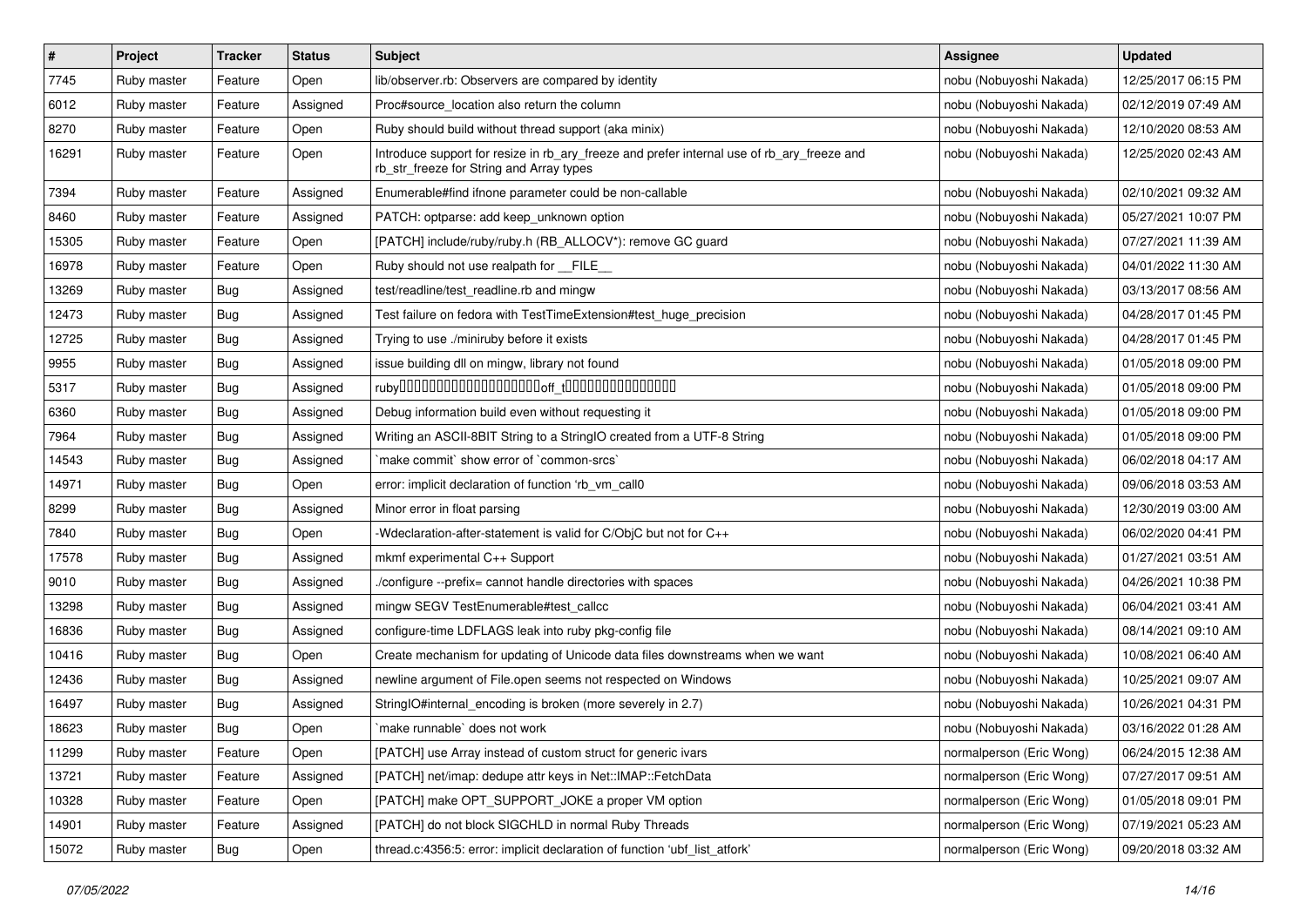| $\vert$ # | Project     | Tracker    | <b>Status</b> | <b>Subject</b>                                                                | <b>Assignee</b>                       | <b>Updated</b>      |
|-----------|-------------|------------|---------------|-------------------------------------------------------------------------------|---------------------------------------|---------------------|
| 18727     | Ruby master | Bug        | Assigned      | Make failed on x86_64-cygwin (LoadError)                                      | peterzhu2118 (Peter Zhu)              | 04/16/2022 05:15 AM |
| 16805     | Ruby master | Misc       | Assigned      | Coroutine's license is unclear                                                | ReiOdaira (Rei Odaira)                | 07/01/2021 10:09 PM |
| 12354     | Ruby master | Feature    | Assigned      | PKey::EC Can't output public key pem when private key exists                  | rhenium (Kazuki Yamaguchi)            | 07/24/2019 10:57 PM |
| 8126      | Ruby master | Feature    | Assigned      | OpenSSL::SSL::SSLSocket does not define #recv and #send messages              | rhenium (Kazuki Yamaguchi)            | 08/08/2019 11:05 PM |
| 12582     | Ruby master | <b>Bug</b> | Assigned      | OpenSSL Authenticated Encryption should check for tag length                  | rhenium (Kazuki Yamaguchi)            | 04/28/2017 01:45 PM |
| 18658     | Ruby master | Bug        | Open          | Need openssl 3 support for Ubuntu 22.04 (Ruby 2.7.x and 3.0.x)                | rhenium (Kazuki Yamaguchi)            | 05/30/2022 08:06 PM |
| 5434      | Ruby master | Feature    | Assigned      | Allow per-class whitelisting of methods safe to expose through DRb            | seki (Masatoshi Seki)                 | 12/25/2017 06:15 PM |
| 14412     | Ruby master | Feature    | Assigned      | DRb UNIX on local machine: add support for getpeereid()                       | seki (Masatoshi Seki)                 | 01/28/2018 12:51 PM |
| 13864     | Ruby master | Bug        | Assigned      | Rinda multicast test failures due to missing default route                    | seki (Masatoshi Seki)                 | 08/17/2021 07:16 AM |
| 12281     | Ruby master | Feature    | Assigned      | Allow lexically scoped use of refinements with `using {}` block syntax        | shugo (Shugo Maeda)                   | 06/13/2016 07:44 AM |
| 17376     | Ruby master | Misc       | Assigned      | Reduce number of GitHub Actions                                               | shyouhei (Shyouhei Urabe)             | 12/10/2020 11:50 AM |
| 18726     | Ruby master | Misc       | Open          | CI Error on c99 and c2x                                                       | shyouhei (Shyouhei Urabe)             | 04/19/2022 09:05 AM |
| 6682      | Ruby master | Feature    | Assigned      | Add a method to return an instance attached by a singleton class              | shyouhei (Shyouhei Urabe)             | 12/25/2017 06:15 PM |
| 17289     | Ruby master | Bug        | Assigned      | Time#strftime occurs Segmentation Fault on ruby-2.7.2p137                     | shyouhei (Shyouhei Urabe)             | 11/05/2020 07:57 AM |
| 18893     | Ruby master | Bug        | Open          | Don't redefine memcpy(3)                                                      | shyouhei (Shyouhei Urabe)             | 07/05/2022 01:00 AM |
| 11955     | Ruby master | Feature    | Assigned      | Expose Object that Receives logs in Logger                                    | sonots (Naotoshi Seo)                 | 11/09/2017 11:35 AM |
| 9115      | Ruby master | Bug        | Assigned      | Logger traps all exceptions; breaks Timeout                                   | sonots (Naotoshi Seo)                 | 08/20/2019 12:47 PM |
| 13622     | Ruby master | Misc       | Assigned      | Documentation missing                                                         | stomar (Marcus Stollsteimer)          | 06/03/2017 07:27 AM |
| 6613      | Ruby master | Feature    | Assigned      | VT_RECORD, IRecordInfo Support in WIN32OLE                                    | suke (Masaki Suketa)                  | 12/25/2017 06:15 PM |
| 15239     | Ruby master | Feature    | Assigned      | [patch] test-spec win32ole                                                    | suke (Masaki Suketa)                  | 12/29/2019 01:04 PM |
| 5334      | Ruby master | Bug        | Assigned      | Segmentation fault in InternetExplorer IServiceProvider interface             | suke (Masaki Suketa)                  | 12/30/2019 03:00 AM |
| 9590      | Ruby master | Feature    | Open          | introduce st_foreach_update and st_foreach_update_check for performance.      | tarui (Masaya Tarui)                  | 01/05/2018 09:00 PM |
| 7518      | Ruby master | Feature    | Assigned      | Fiddle::Pointer#to_str and Fiddle::Pointer#to_int should be removed           | tenderlovemaking (Aaron<br>Patterson) | 08/15/2013 04:56 AM |
| 7488      | Ruby master | Feature    | Assigned      | Receiving object_id in object creation probes                                 | tenderlovemaking (Aaron<br>Patterson) | 12/25/2017 06:15 PM |
| 7788      | Ruby master | Feature    | Open          | YAML Tag Schema Support                                                       | tenderlovemaking (Aaron<br>Patterson) | 12/25/2017 06:15 PM |
| 11292     | Ruby master | Feature    | Open          | objspace: Dump type of special consts                                         | tmm1 (Aman Karmani)                   | 06/22/2015 04:22 AM |
| 11599     | Ruby master | Feature    | Open          | Dump entries of hash in ObjectSpace                                           | tmm1 (Aman Karmani)                   | 11/24/2015 05:52 PM |
| 10038     | Ruby master | Feature    | Assigned      | Extend ObjectSpace.dump to expose buffer addresses for String and Array       | tmm1 (Aman Karmani)                   | 01/05/2018 09:01 PM |
| 12653     | Ruby master | Feature    | Assigned      | Use wide WinAPI for rb_w32_getcwd                                             | usa (Usaku NAKAMURA)                  | 09/12/2016 06:35 AM |
| 11142     | Ruby master | Bug        | Open          | Command line argument parser on windows handles double quotes inconsistently. | usa (Usaku NAKAMURA)                  | 05/12/2015 04:09 PM |
| 15166     | Ruby master | Feature    | Assigned      | 2.5 times faster implementation than current gcd implmentation                | watson1978 (Shizuo Fujita)            | 04/26/2019 09:12 PM |